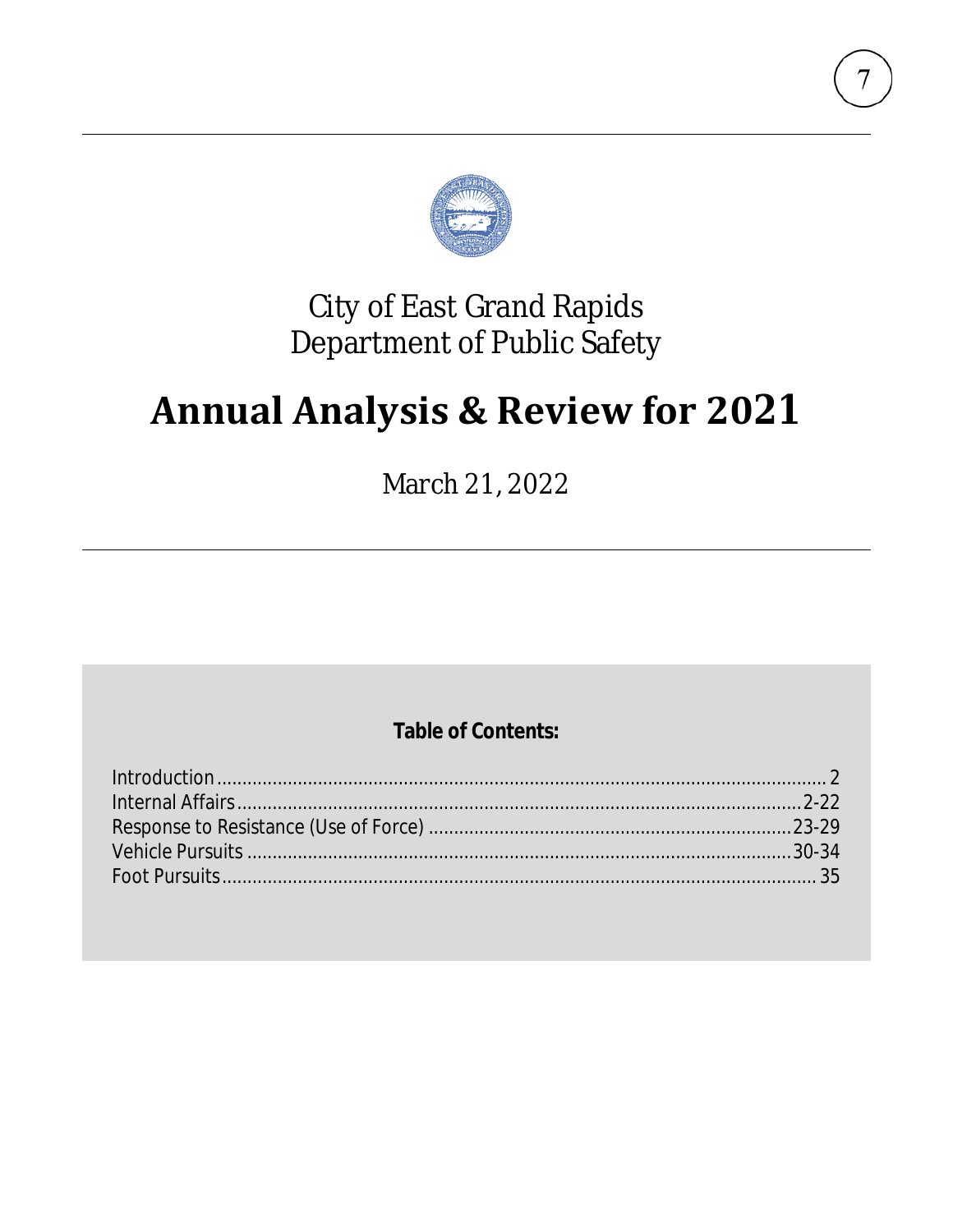## **INTRODUCTION**

Each year, the East Grand Rapids Department of Public Safety is required to conduct an "annual analysis and review" of all internal affairs complaints, response to resistance (use of force) incidents, vehicle pursuits, and foot pursuits required by the *Michigan Law Enforcement Accreditation Commission* standards to maintain accreditation status. The purpose of the (publicly available) report is to ensure the Department:

- Always engenders and maintains the confidence and trust of the public, city commission, and other key stakeholders; and
- Guarantees transparency, fairness, and impartiality in critical services provided by the Department and its members.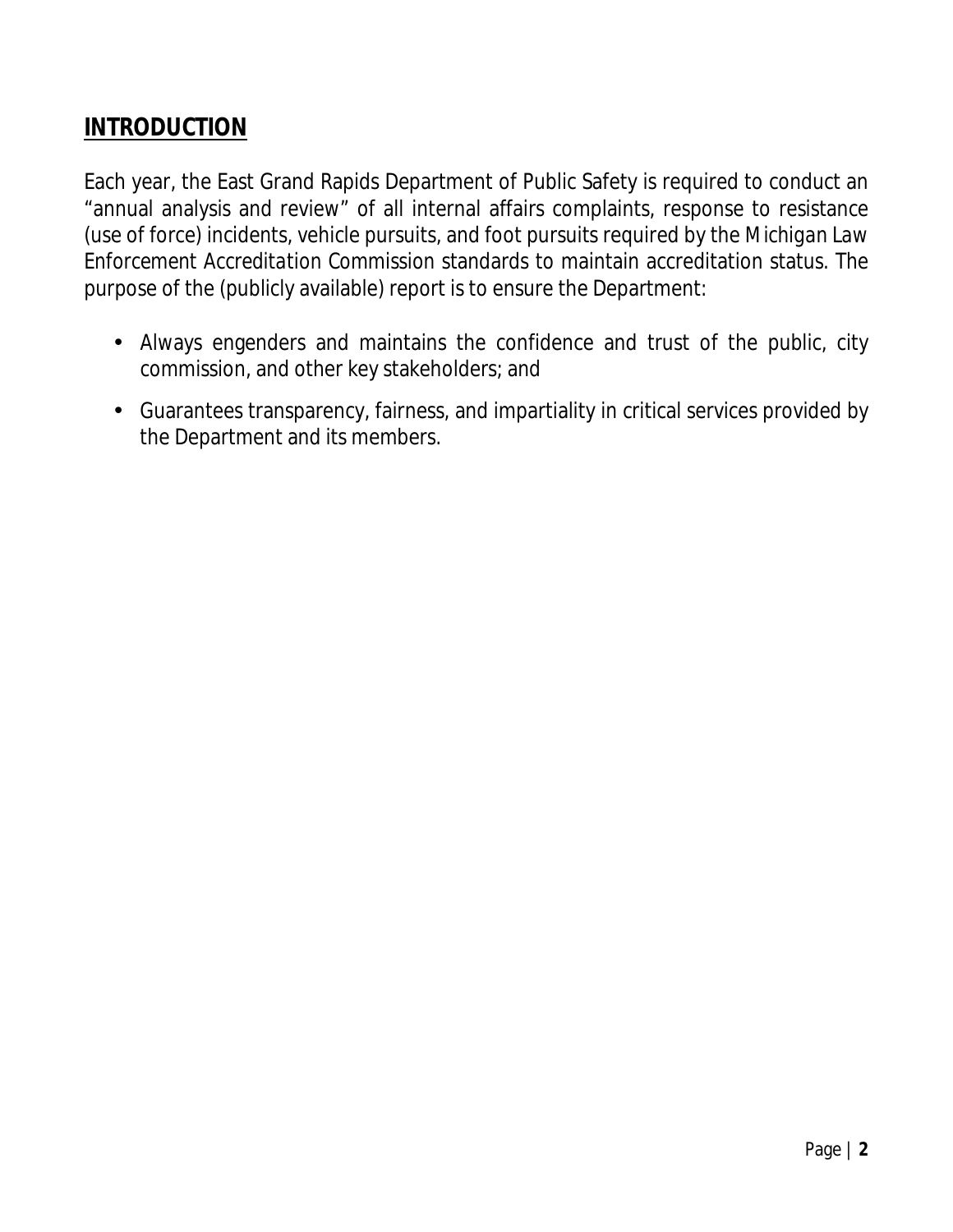## **INTERNAL AFFAIRS**

The Internal Affairs Unit received and investigated 16 complaints involving members of the Department in 2021.

INCIDENT SUMMARIES:

1. On January 12 at 11:00 p.m., a sworn member failed to report to work at his scheduled start time. An on-duty officer noticed the scheduled officer was not at work and immediately called him. The officer arrived at 11:23 p.m. and informed the supervisor he thought he hit snooze but turned off his alarm and overslept. The supervisor informed him his behavior was unacceptable and completed a "Supervisor Daily Activity Report" which was forwarded to Internal Affairs for review.

Investigative findings. The disposition finding for this incident was SUSTAINED. The investigation disclosed sufficient evidence to prove the alleged conduct and the conduct was improper. A review of the incident indicated the member's actions violated Manual of Policy & Procedure (MOPP) Section 3-40 D.4.a. which states:

*"Reporting/Assignment for Duty. Personnel shall [r]eport for duty at the time and place required by assignment or orders."*

Corrective action. The Department member received a WRITTEN REPRIMAND since this was his second time being late within a month. The officer was counseled about the importance of being on time and advised to use two alarms if necessary.

2. On January 17 at 12:46 a.m., a sworn member noticed a white SUV with no headlights (but with taillights on) parked near Argentina and Burchard. When PSO #1 turned around to contact the vehicle it was gone. He circled back to Burchard and located the vehicle. The taillights were on, but no headlights were on. PSO #1 was not sure if anyone was in the vehicle, so he pulled up next to the vehicle. The driver, an 18-year-old B/M, opened the door of his car and the officer briefly spoke to him. PSO #1 then notified dispatch by calling out the stop.

The officer exited his cruiser and approached the driver's vehicle on foot. As he was talking with the driver, the officer heard loud shouting coming from a residence in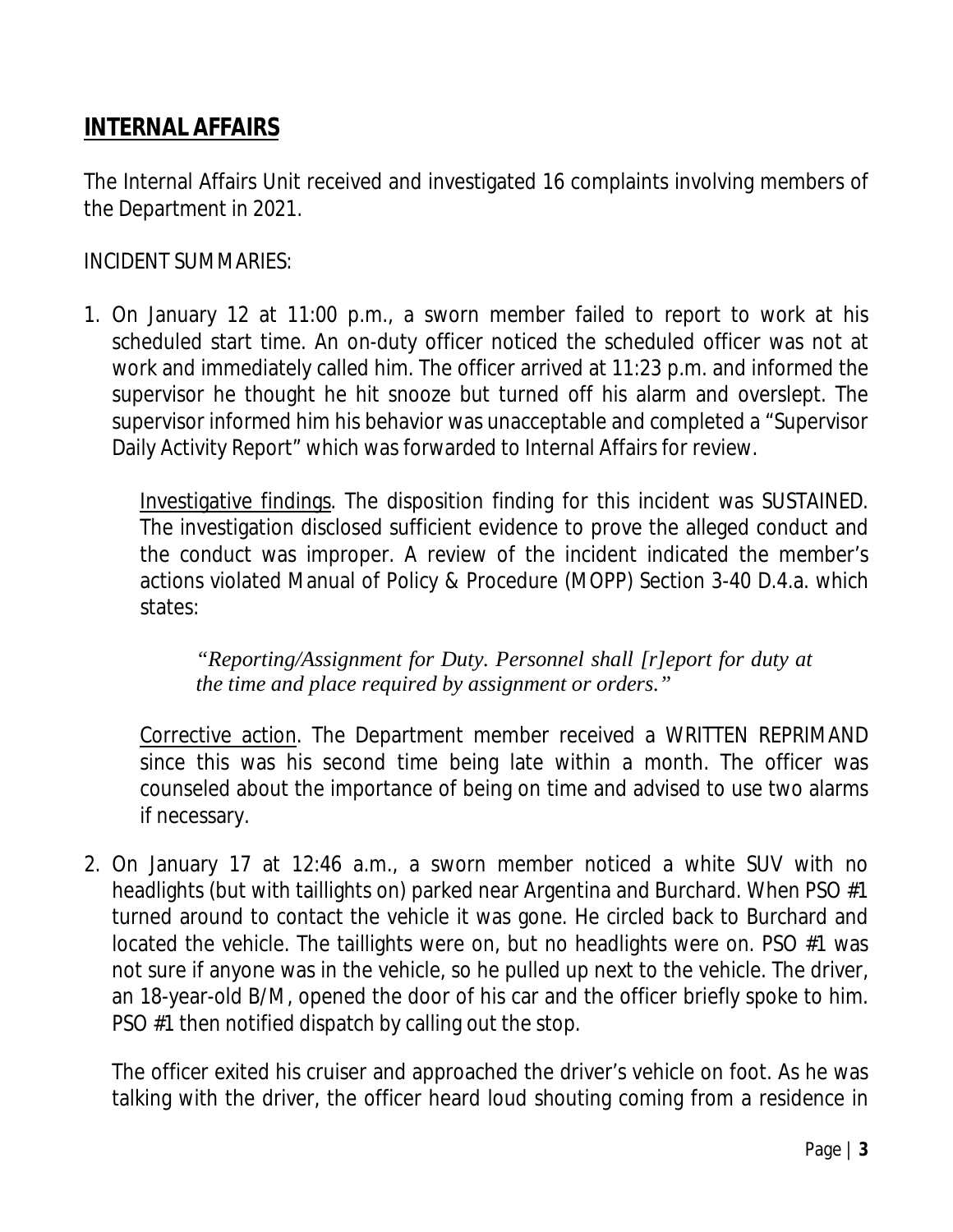the 2300 block of Burchard. A 51-year-old W/M came out of the residence, yelled at the officer, and aggressively walked right up to him interfering with the stop. The officer immediately called for another car, and repeatedly told the man to step back. He refused to do so telling the officer he had no reason to stop the Jeep. After repeated requests to move away, the man's son appeared. He asked the officer to speak with someone via cellphone. The officer then asked the son to stay back as well. As the man became more belligerent, the backup officer (PSO #2) arrived onscene and asked the two to step out of the road. The son immediately complied. The 51-year-old W/M did not step out of the road until being asked several times. He insisted the PSO #1 was racist and had no reason to stop the driver. The backup officer indicated the father appeared to be very intoxicated. The father did inform the PSO #2 he had been drinking.

PSO #1 was now able to obtain driver information. The driver was also on the phone with his mother and asked the officer to speak with her. The PSO #1 then file checked the driver and spoke to his mother about the nature of the stop. She arrived on-scene, and PSO #1 further explained the situation. After talking with the driver and mother, the officers learned the 18-year-old was just going to visit the 51-yearold's residence to stay with a friend.

Complaint. On January 18 at 12:01 p.m., Chief Herald received an email from the 18-year-old's mother stating, in part, "Given the current events of tension between people with brown skin and police officers, this was an unfortunate first interaction for my son. It felt like harassment and intimidation…My concern is of the equity of this treatment." The complaint was then assigned to Capt. Buikema for internal investigation.

On January 22, Capt. Buikema interviewed the primary officer who stated:

*"…he saw the vehicle with its taillights engaged and headlights off in an area where we have had several larcenies from auto complaints over the past several months… [The officer] … stated he did not know if any one was in the vehicle until he pulled up near it and the driver opened the door. He then…[contacted]…the driver and was immediately approached by the homeowner on Burchard…which distracted him and at that point he called for another unit. He was able to determine the 18-year-old male was there to visit his friend. [The officer] …took the time to talk with the driver's mother by*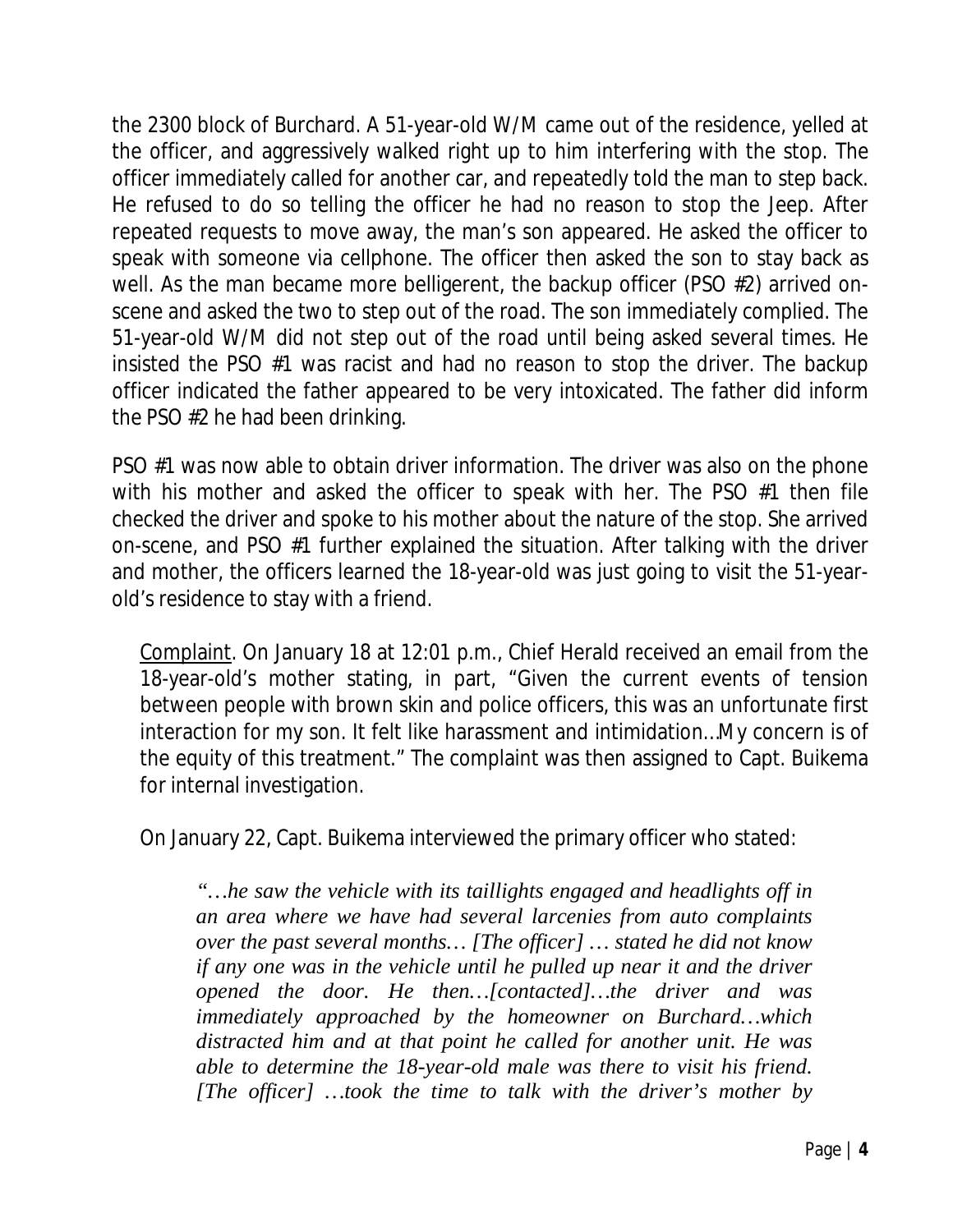*telephone and advised her what took place. [He] stated…had the homeowner not come out and confronted him, the contact could have been much quicker."*

On January 26, Capt. Buikema discussed the complaint with the 18-year-old and his mother at the Department of Public Safety. The 18-year-old stated:

*"…he…was parked in front of his friend's house on the side of the street when [the officer] contacted him…the homeowner…came out of the house and… [contacted the officer]. [The 18-year-old complainant] could not tell if the [homeowner] was aggressive or yelling. [The complainant then indicated he] did not like the use of the word investigation by [the officer]. This made him feel like he was being investigated for doing nothing wrong. The complainant and his mother both understood the use of the term and police lights during the incident but acknowledged the optics of the entire scene. The 18 year-old complainant did not feel the incident was considered harassment, intimidation, or racially biased."*

Capt. Buikema, the 18-year-old, and his mother then discussed:

*"…potential alternative words that could have been used by [the officer] such as surveying the scene rather than using the term investigating. Both [the complainant] and his mother…stated that [the officer] was polite and did not display rudeness during the incident."*

Investigative findings. The disposition finding for this incident was NOT SUSTAINED. The investigation failed to disclose sufficient evidence to prove the alleged conduct.

A review of the incident indicated the member's actions did not violate any Manual of Policy & Procedures or Rules & Regulations. Capt. Buikema's concluding findings indicate the officer:

Investigating a vehicle parked on the side of the road with only its taillights on in an area where numerous larcenies from autos recently occurred created enough reasonable suspicion to justify investigation.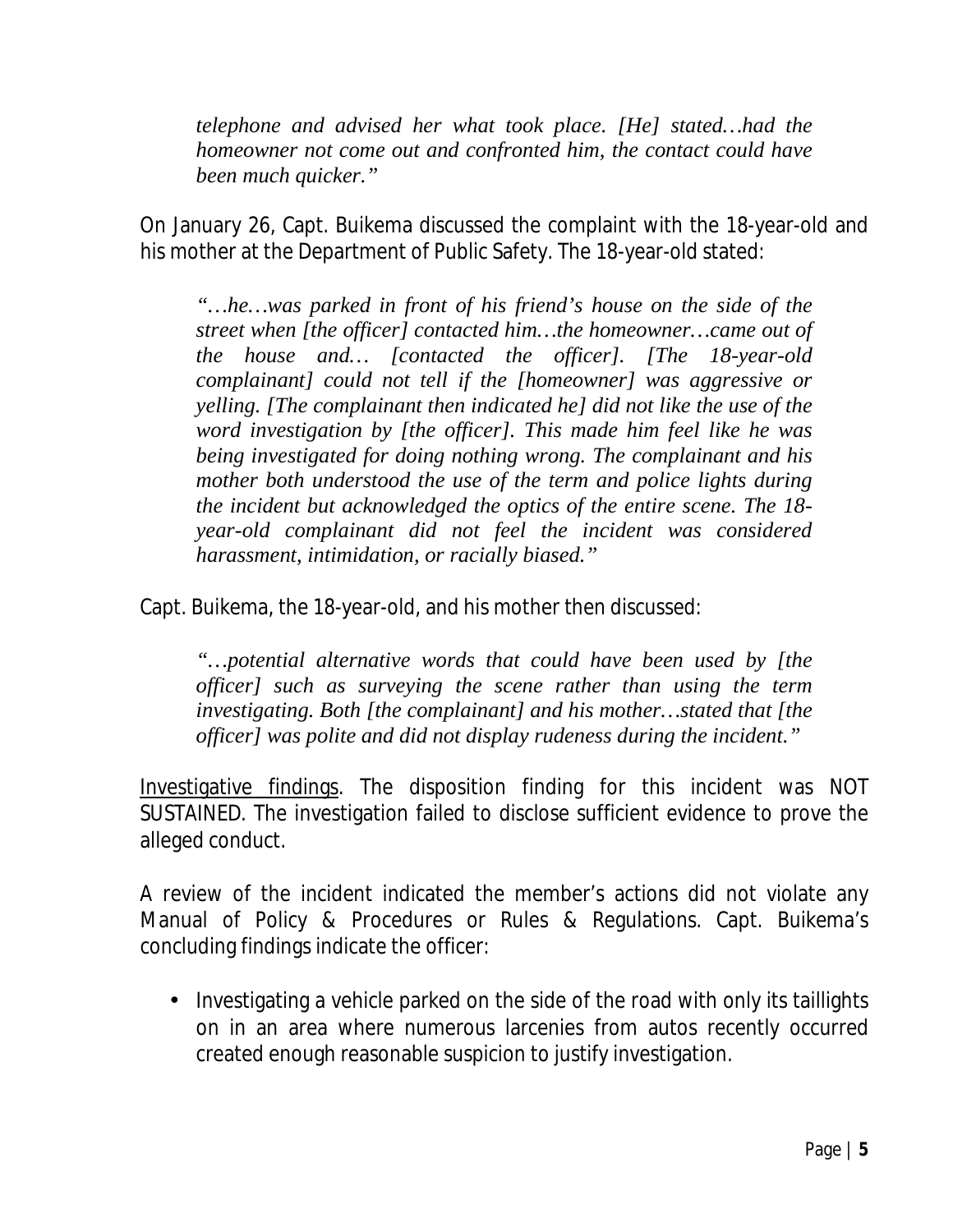- Did not know the vehicle was occupied until the driver opened the door.
- Used solid judgment to request a backup officer when the homeowner aggressively approached and diverted his attention. Once the backup officer was on scene, the primary officer determined there was no suspicious activity.
- The officer took the time to explain what occurred to the mother afterwards.

Corrective action. None. However, the officer was advised to:

- Be mindful that different words (investigation, detention, contact) may mean different things to different people depending on the specific situation.
- Be aware of the optics of a situation. Two police cruisers with overhead lights on can create the perception something more serious is occurring than the reality of the situation.
- Ensure the in-car video microphone is working. The audio portion failed to record. The involved officer stated he checked the system before his shift, and it was functioning properly.

**Note.** Chief Herald briefly met with the 18-year-old complainant, his mother, and a concerned friend just prior to Capt. Buikema's interview with the complainant at the request of the mother. He briefly explained the internal affairs process as they discussed the incident. The Chief then introduced them to Capt. Buikema.

3. On January 18, a sworn member crashed Engine #21 into the Apparatus Bay's lockers on the east wall while backing in. Several lockers were damaged. There was no damage to Engine #21. A PSO was spotting for the driver of Engine #21 but had moved to the passenger side during the backing. The spotter indicated he gave a hand signal for the driver to stop but the driver did not see it. The on-duty supervisor completed a "Supervisor Daily Activity Report" and forward it to Internal Affairs for review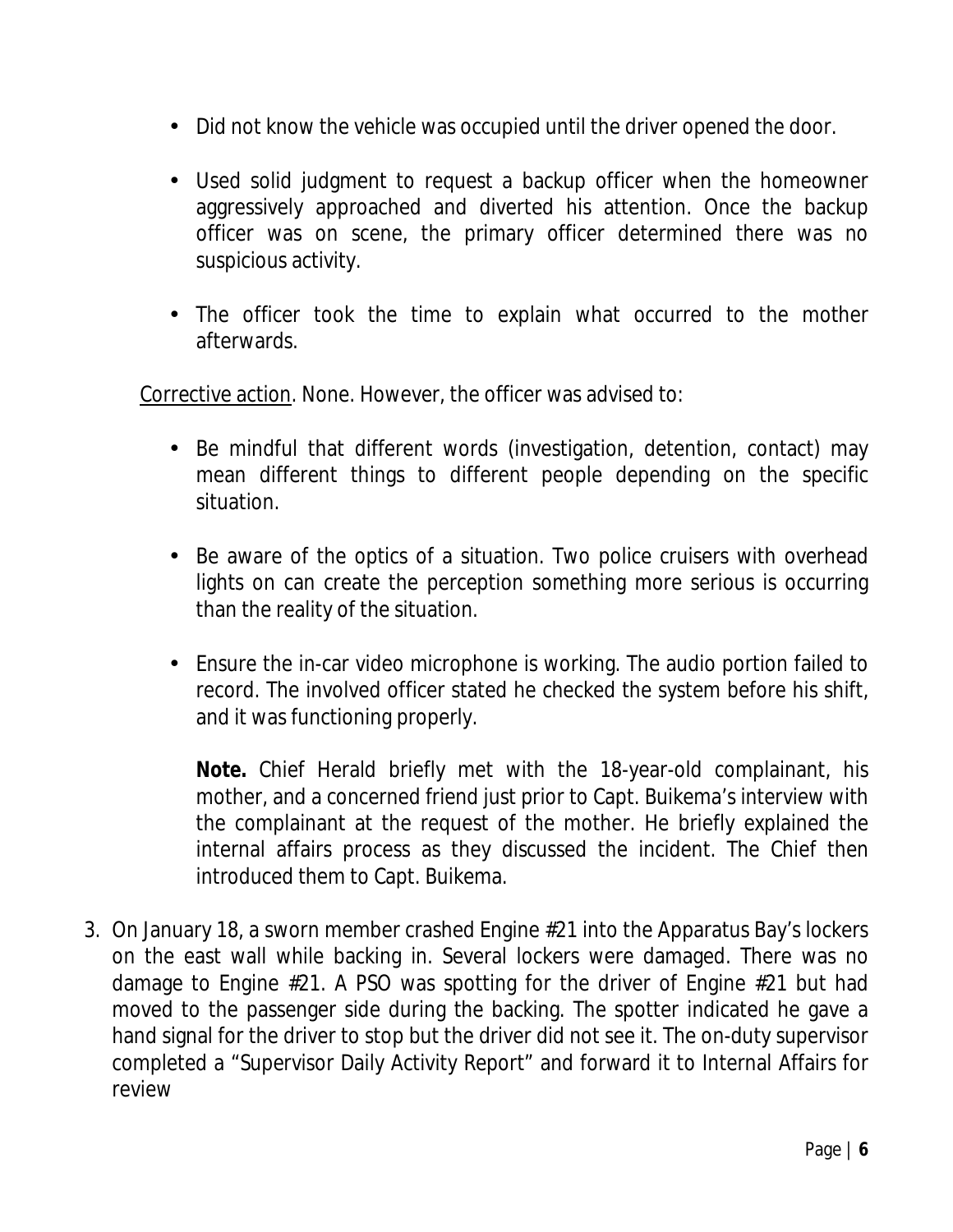Investigative findings. The disposition finding for this incident was SUSTAINED. The investigation disclosed sufficient evidence to prove the alleged conduct and the conduct was improper. A review of the incident indicated the member's actions violated Manual of Policy & Procedure (MOPP) Section 6-22 B.3.i. which states:

*"The driver shall [u]tilize another Department member as a spotter when backing fire apparatus. The apparatus shall be backed only when the spotter is in clear view of the driver on the driver's side of the apparatus.*

*1) When the apparatus is backed, the spotter shall have a portable radio and be in communication with the equipment operator."*

Corrective action. The Department member received a WRITTEN REPRIMAND and was advised to drive with more care when using city vehicles.

4. On February 23, an on-duty officer was driving the detective's car and got stuck in the snow at the DPW building. The snow was too deep to push the vehicle out by hand. When the responder officer arrived to assist, he planned to use the cruiser's push pumper to move the stuck cruiser. (The officer had successfully performed this maneuver on previous occasions without ever causing damage). As the assisting officer closed on the detective's car, he had difficulty maneuvering into position because of the deep snow. Attempting to power through the snow, the officer drove quickly into the bumper of the detective's car, denting and cracking the rear driver's side bumper. The officer immediately notified the on-duty sergeant and detailed the incident in a report which was forwarded to Internal Affairs.

Investigative findings. The disposition finding for this incident was SUSTAINED. The investigation disclosed sufficient evidence to prove the alleged conduct and the conduct was improper. A review of the incident indicated the member's actions violated Manual of Policy & Procedure (MOPP) Section 8-19 C.3.a) & b) which states:

*"Non-emergency (routine driving). In all other cases, officers shall be governed by the traffic laws and rules of the road and operate police vehicles in a safe, courteous manner."*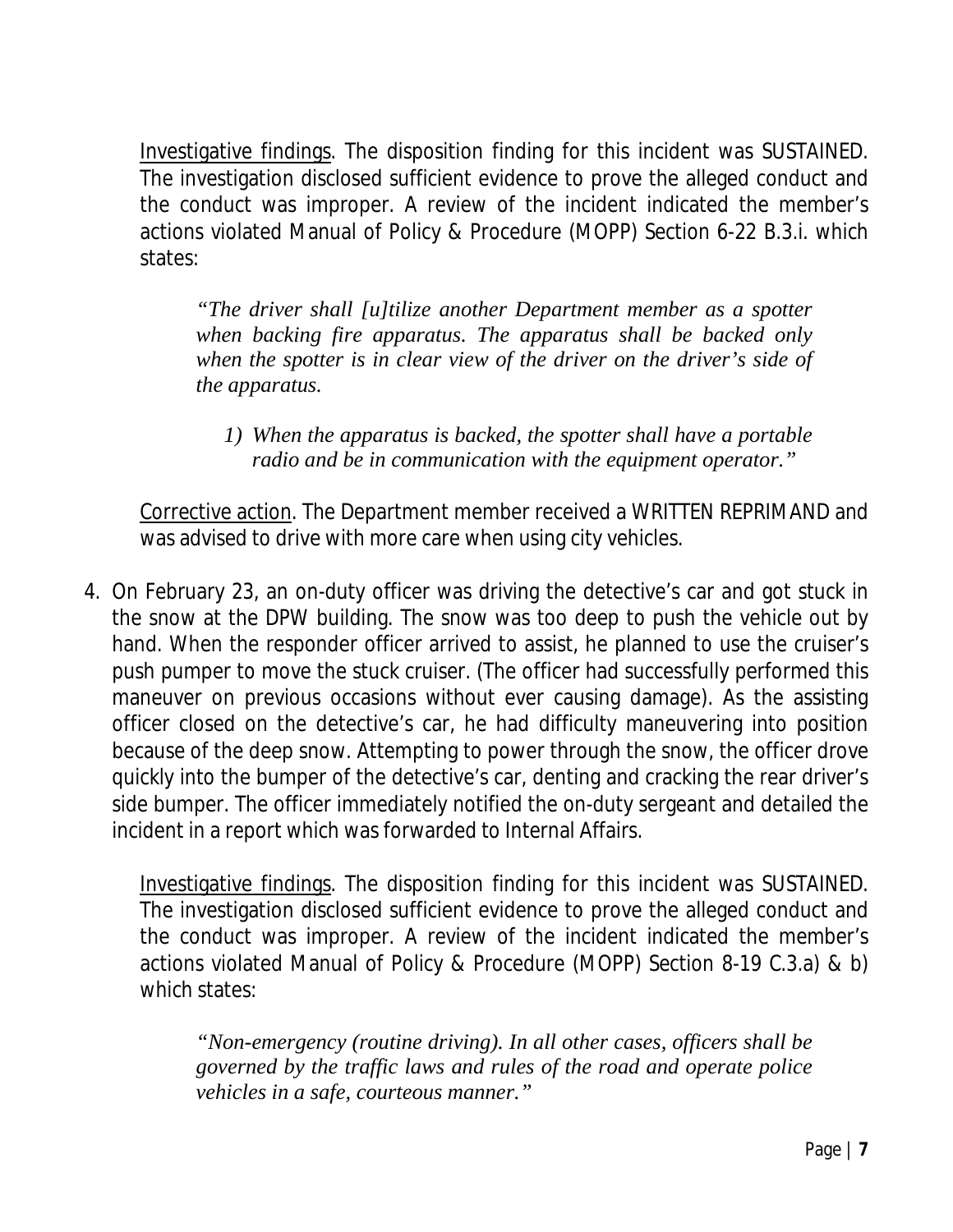Corrective action. The Department member received a WRITTEN REPRIMAND and was advised to drive with more care when using city vehicles.

5. On February 23, an on-duty officer parked his police cruiser in front of the "Repair Stall." When the officer realized he was blocking in the yellow community service truck he attempted to move his cruiser in front of Platform #23's bay. As the officer backed into the bay, he hit the bay door causing damage to the bottom panel. There was no damage to the police cruiser or functional damage to the bay door. The officer notified the on-duty supervisor and detailed the incident in a report which was forwarded to Internal Affairs.

Investigative findings. The disposition finding for this incident was SUSTAINED. The investigation disclosed sufficient evidence to prove the alleged conduct and the conduct was improper. A review of the incident indicated the member's actions violated Manual of Policy & Procedure (MOPP) Section 8-19 C.3.a) & b) which states:

*"Non-emergency (routine driving). In all other cases, officers shall be governed by the traffic laws and rules of the road and operate police vehicles in a safe, courteous manner."*

Corrective action. The Department member received a WRITTEN REPRIMAND and was advised to drive with more care when using city vehicles.

6. On March 24, at 10:55 p.m., an on-duty officer was attempting drive the detective vehicle out of a parking space in the Public Safety Building's lower garage when he struck one of the concrete pillars. As a result of the collision the rear passenger door and the passenger fender next to the door were dented and paint from the pillar was transferred to the passenger side of the car. The car was drivable and fully functional. The officer notified the on-duty supervisor and detailed the incident in a report which was forwarded to Internal Affairs.

Investigative findings. The disposition finding for this incident was SUSTAINED. The investigation disclosed sufficient evidence to prove the alleged conduct and the conduct was improper. A review of the incident indicated the member's actions violated Manual of Policy & Procedure (MOPP) Section 8-19 C.3.a) & b) which states: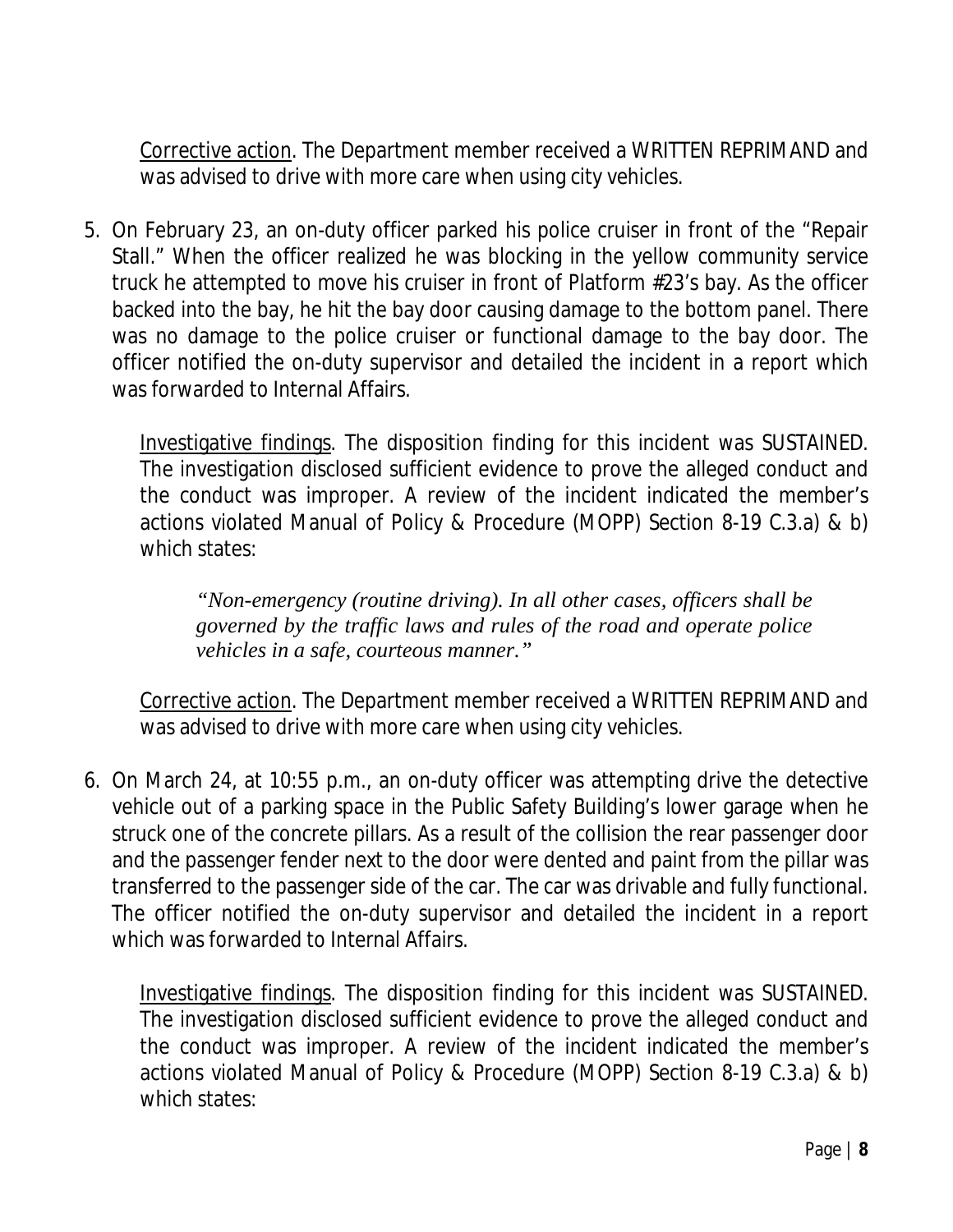*"Non-emergency (routine driving). In all other cases, officers shall be governed by the traffic laws and rules of the road and operate police vehicles in a safe, courteous manner."*

Corrective action. The Department member received a WRITTEN REPRIMAND and was advised to drive with more care when using city vehicles.

7. On Thursday, April 8 at 10:20 a.m., a sworn member responded to the 600 block of Manhattan Road regarding a call from the homeowner stating a truck was parked in the street partially blocking the driveway of his residence. The truck was contracted by the City of East Grand Rapids to complete sewer lining work for the City. When the responding officer arrived on-scene, he observed a large box truck and a pickup truck backed up to each other. The box truck was blocking approximately 50% of the driveway. The officer indicated there was enough space to allow a car to enter and leave the property without the truck being moved. After his brief review of the scene, the officer walked to the residence and rang the doorbell.

The officer greeted the couple and asked what he could help them with. The W/M resident said, "We need that truck moved." The officer then told the couple that the workers were lining the sewers and just be patient. The couple stated they were upset with the city for failing to provide them with notice of the sewer work. The pair indicated they would have parked in the cul-de-sac had they known. The officer, after a short conversation, told the homeowners that he was not going to tell the workers to move the truck. The male then told the officer "I don't want to talk to you." The officer said, "Thank you sir" and began walking away.

The U/F female resident then exited the house and stated, "That truck needs to be moved." We can't get in and out of our house." The officer tried to explain what was going on and asked her to walk with him to the work site so he could show her why the trucks were parked as they were. She refused his offer, saying she had already viewed the site. The female resident then again asked for the trucks to be moved. After another brief conversation with the female, the officer began walking away when she stated, "Do not walk away from me!" the officer replied, Ma'am, don't treat me like a kid! OK! I'm, trying to solve a problem. Trying to take care of it and you're yelling at me, and I don't deserve it. The homeowner replied, "You are not being compassionate and not being respectful of our situation. We're taxpayers and we did not get any notice that they were going to block our driveway for an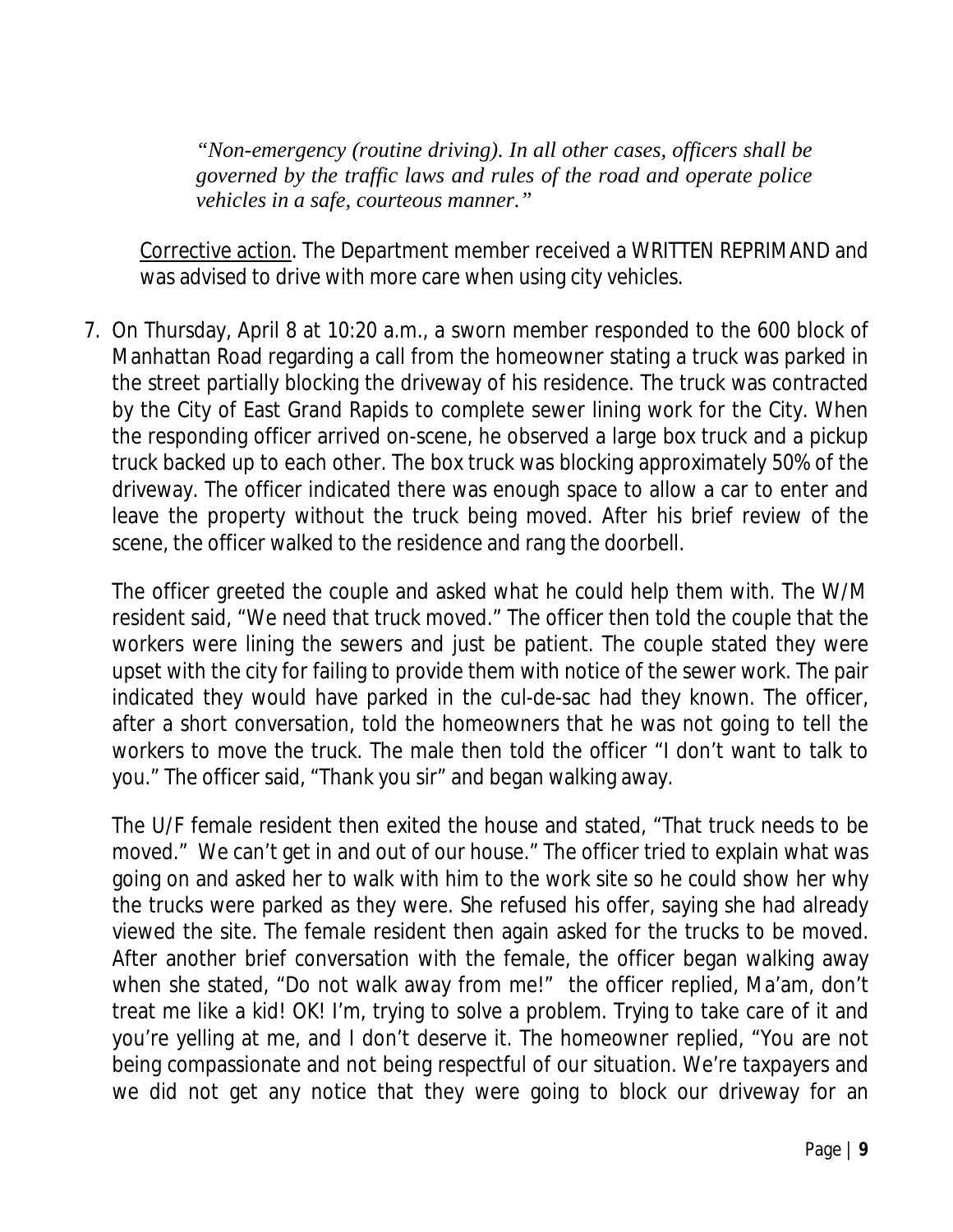unforeseeable amount of time. That is unacceptable." The officer then asked, "Would you like all of the work shut down to make you happy?" She said, "Sure" and the officer stated, "I'll see what I can do for you ma'am."

The officer then spoke with the construction crew and asked them if they could flip flop the trucks so they would not block the complainant's driveway. They explained that it would fully block the other neighbor's driveway. He asked if they could back the truck up a little to give the owners more room to get out. The work crew then backed up the large truck as far as they could, about 2 feet and repositioned the orange cones. The officer left the scene without notifying the residents of the changes.

Complaint. On April 8, Chief Herald received a phone call from the female homeowner and Detective Sergeant Scott Kolster received a phone call from the male homeowner regarding the incident. Both wanted to make a complaint against the officer. Their complaint alleged the officer was:

- Aggressive, rude and his tone, demeanor and attitude were not what they expected.
- Sarcastic and non-helpful in a non-hostile situation which upset them.
- Only there to make the situation worse.
- Adjusting his body camera, the whole time during the call and viewed this as threatening.

Investigative findings. The disposition finding for this incident was SUSTAINED. The investigation disclosed sufficient evidence to prove the alleged conduct and the conduct was improper. A review of the incident indicated the member's actions violated Manual of Policy & Procedure (MOPP) Section 3-40 D.10.b. which states:

"*Personnel shall be courteous and tactful in the performance of their duties with the public. Members shall not use profane or insolent language or gestures in the performance of their duties. Exceptions may be warranted based on objectively reasonable circumstances."*

*.* Corrective action. The Department member received a WRITTEN REPRIMAND and was required to attend de-escalation training in 2021. After reviewing the videotape of the incident, the officer agreed his conduct was inappropriate.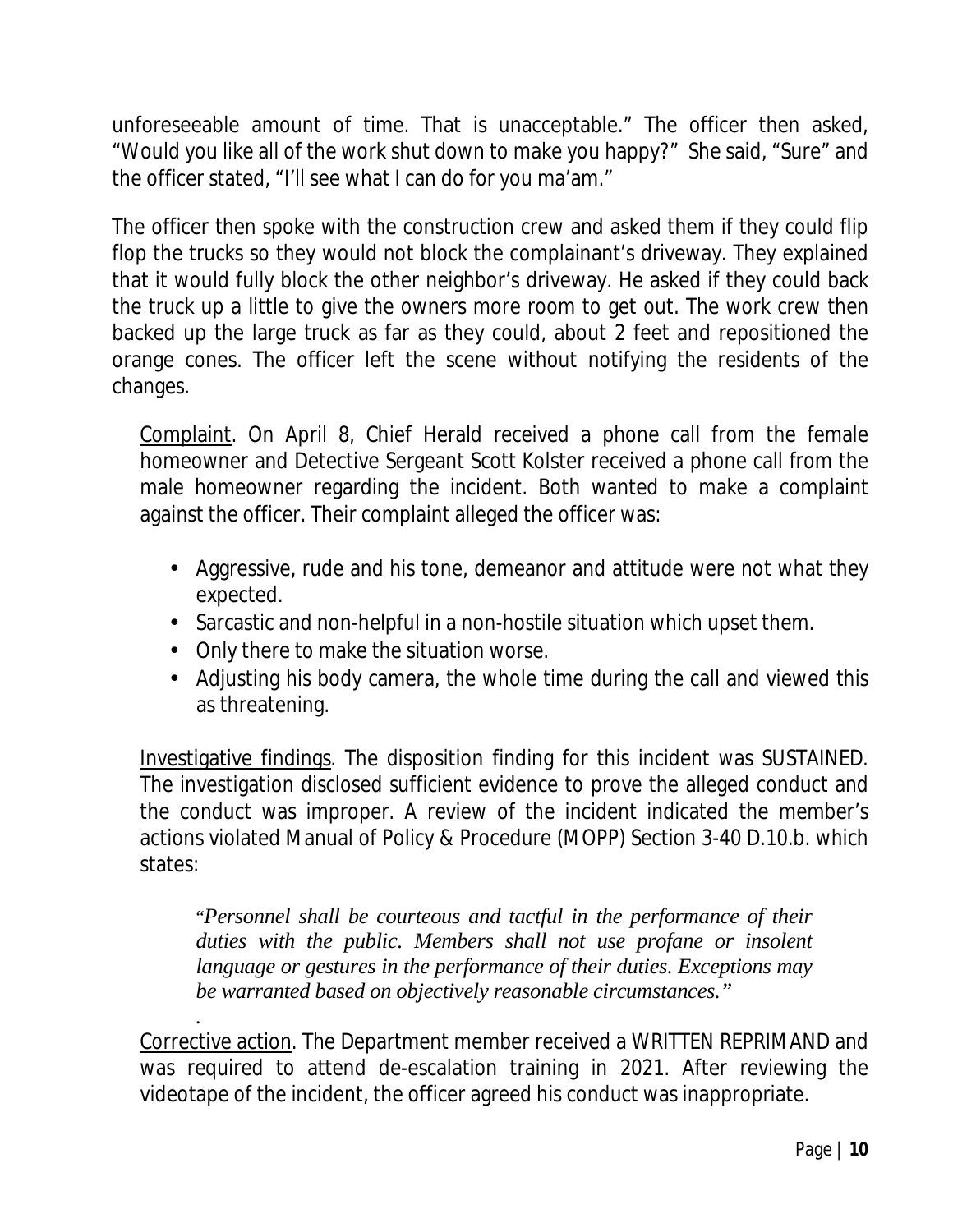8. On Friday, May 24, a crossing guard was working his assigned post when a W/F, out for a run, crossed the street after disregarding the light. The complainant said the crossing guard verbally assaulted her while she was in the street. The crossing guard told her she should wait for the light. The female runner told the guard she was not subject to that, and it was not her job to set that example. She then told the crossing guard it was their job to take care of the kids and…set an example of how adults talk to other adults.

Complaint. The female runner indicated the crossing guard:

- Called her the "baddest apple and needing to watch her back."
- Should focus on "his job and not worry about what the adults are doing."

Investigative findings. The disposition finding for this incident was SUSTAINED IN PART. The investigation disclosed sufficient evidence to prove that parts of alleged conduct and the conduct was improper. When asked about calling the complainant a "bad apple," the crossing guard said "[I do] not recall saying anything like that to her." A review of the incident indicated the member's actions violated Manual of Policy & Procedure (MOPP) Section 3-40 D.10.b. which states:

"*Personnel shall be courteous and tactful in the performance of their duties with the public. Members shall not use profane or insolent language or gestures in the performance of their duties. Exceptions may be warranted based on objectively reasonable circumstances."*

*.* Corrective action. The crossing guard received a VERBAL COUNSELING informing him/her to:

- Not engage with adults if they are not going to follow the law.
- Speak with the safeties if an incident like this occurs again explaining the right and wrong of the situation and not reprimand and adult in front of the safeties/children.
- 9. On June 19, a sworn member of the Department failed to show up for work and failed to call in and notify a supervisor he was sick.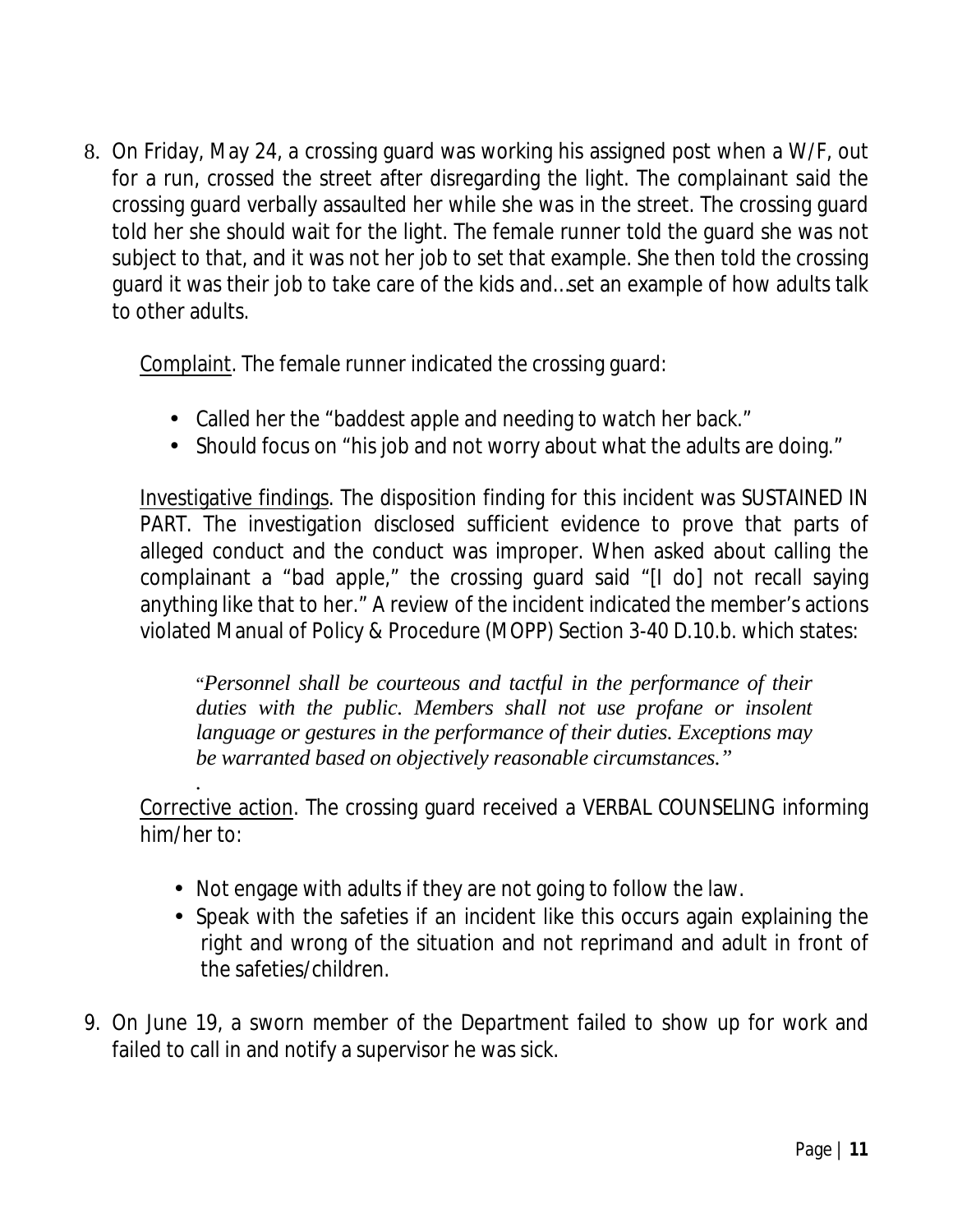Investigative findings. The disposition finding for this incident was SUSTAINED. The investigation disclosed sufficient evidence to prove the alleged conduct and the conduct was improper. A review of the incident indicated the member's actions violated Manual of Policy & Procedure (MOPP) Section 3-40 D.4.a. which states:

"*Personnel shall [r]eport for duty at the time and place required by assignment or orders and shall be physically and mentally fit to perform their duties."*

Corrective action. The sworn member received a CONFERENCE REPORT and was advised to always notify a supervisor when calling in sick.

10.On Saturday June 19 at 6:30 p.m., A sworn member was dispatched to the 2600 block of Oakwood on a reckless driving complaint. During the investigation, the officer talked with the complainant who advised an older, white male drove around the road closed barricades and through the block party. The complaint advised the suspect was parked down the street near some white chairs in a yard and was driving a black car.

The officer then contacted an elderly, white male, who lived in the house with the white chairs, and had a black car in the driveway.

Complaint. On June 21, 2021, around 9:45 a.m., a W/M (age unknown) came into the Department to report the officer:

- Was unprofessional and unjustly accused him of being the reckless driver.
- . Should not have given him the "drive safer speech."
- Did not take the information given from the complainant and thoroughly investigate the reckless driver.

Investigative findings. The disposition finding for this incident was NOT SUSTAINED. The investigation failed to disclose sufficient evidence to prove the alleged conduct.

A review of the incident indicated the member's actions did not violate any Manual of Policy & Procedures or Rules & Regulations. Capt. Buikema's concluding findings indicate the officer: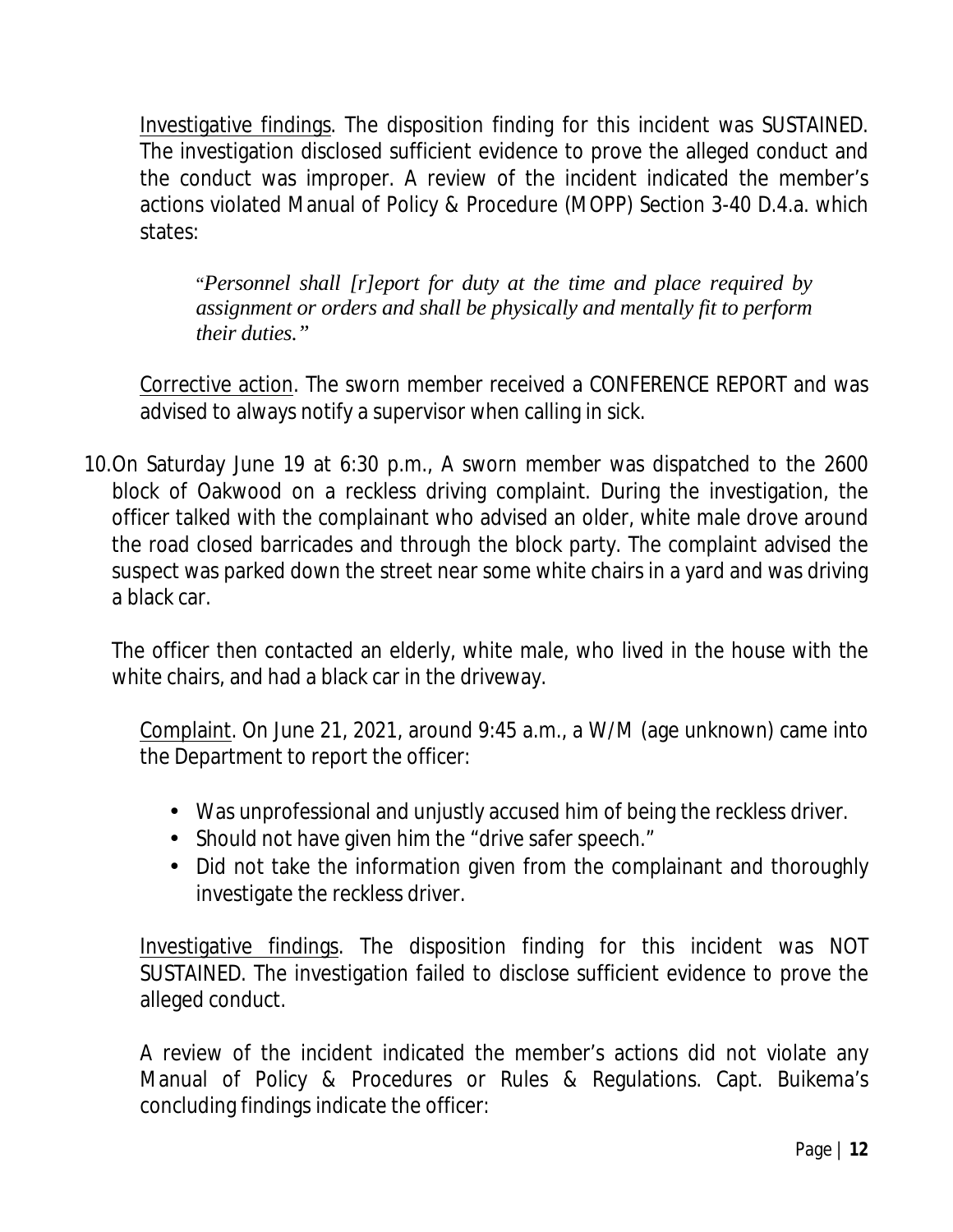- At no point was unprofessional or rude in his contact with the complainant, or the suspect.
- Was appropriate in contacting and investigating the complainant given the earlier information and description.
- Was at no point accusatory or out of policy.
- Did locate and identify the suspect driver responsible and issued a warning to him regarding safe driving and speeding.

#### Corrective action. None.

11. On August 17, at 11:00 p.m., a sworn member engaged in a motor vehicle pursuit with two vehicles.

While patrolling southbound on Lake Grove near Maplewood, the office observed two vehicles, a silver SUV, and a black 4-door sedan, traveling eastbound on Richards, turn south onto Lake Grove. The second vehicle was operating with no head or taillights. The officer attempted to gain on the vehicles, to stop the black 4 door, and was unable to close as both vehicles were traveling at a high rate of speed. The officer activated his overheads on Lake Grove at Albert, and both vehicles immediately disregarded the 4-way stop at Lake Grove & Boston, and turned west on Boston, increasing their speeds dramatically. He continued to follow both vehicles, activating his siren after turning onto Boston - both vehicles disregarded the stop light at Boston & Breton, continuing westbound at speeds more than 70 mph. Due to the high speeds, disregard for traffic signaling devices, distance between the pursuing and pursued vehicles, and both pursued vehicles leaving EGR's jurisdiction, the officer terminated the pursuit. Dispatch was then notified of the situation and instructed to broadcast the information to GRPD units.

Investigative findings. The disposition finding for this incident was SUSTAINED. The investigation disclosed sufficient evidence to prove the alleged conduct and the conduct was improper. A review of the incident indicated the member's actions violated Manual of Policy & Procedure (MOPP) Section (s):

8-19 G.1. which states:

*"… Sworn members may pursue when all three of the following*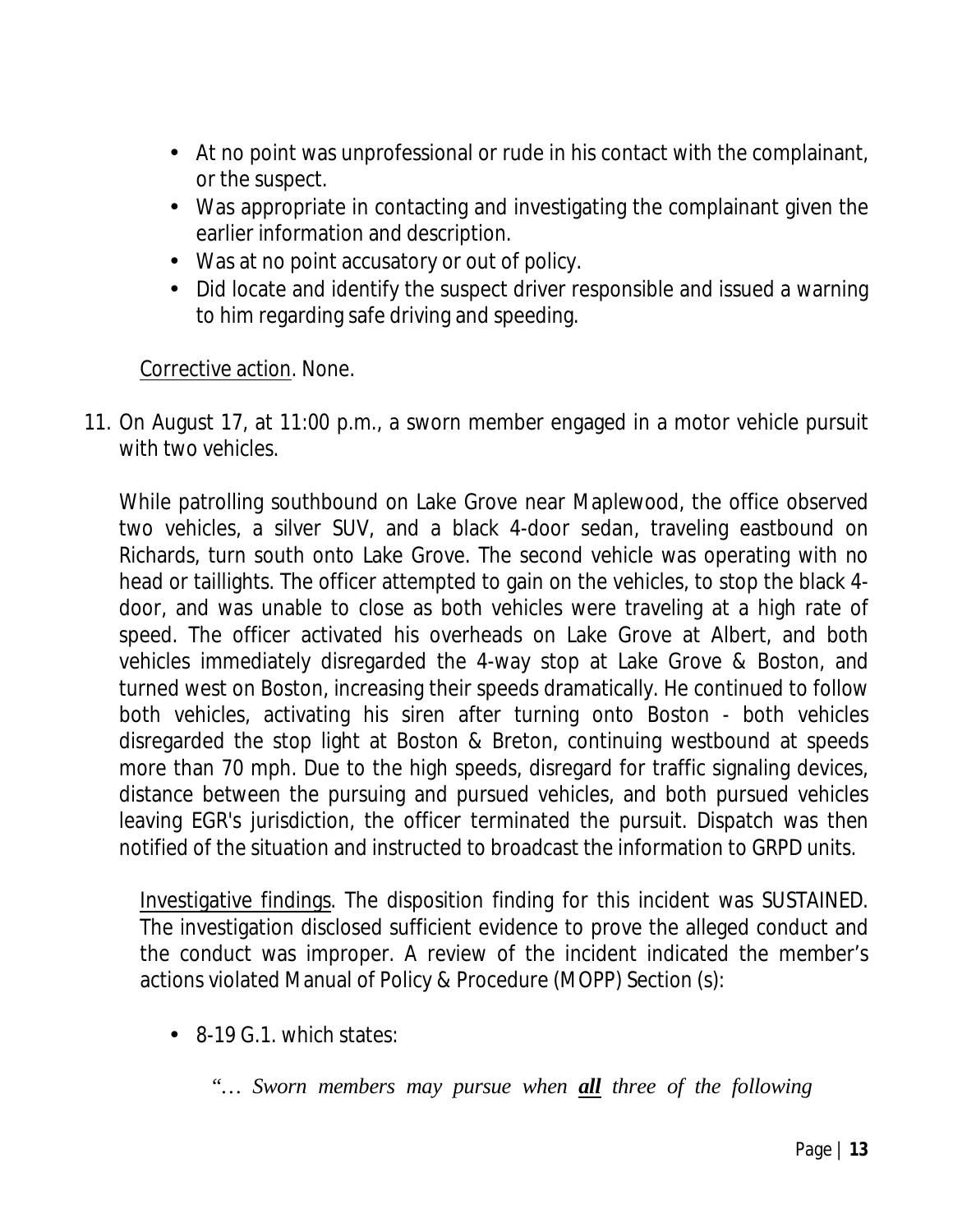*factors can reasonably be articulated:*

- *a) When the officer knows or has reasonable grounds to believe the person being pursued has committed or attempted to commit a serious felony. For purposes of this procedure, a serious felony is one that involves an actual or threatened attack upon another human being which the officer has reasonable cause to believe could result in death or serious bodily injury.*
- *b) Is the need to immediately apprehend the suspect more important than the risk created by the pursuit?*
- *c) Do the dangers created by the pursuit exceed the danger posed by allowing the perpetrator to escape?"*
- 8-19 G.2. which states:
	- *"… Sworn members shall NOT pursue:*
		- *a) When the sole basis is a civil infraction or misdemeanor traffic violation unless extenuating circumstances exist which create a significant threat to public safety which can be articulated by the officer.*
		- *b) For the felony of fleeing and eluding unless extenuating circumstances create a significant threat to public safety. Officers must be able to articulate the reason for any pursuit initiated under these circumstances."*

8-19 H.1.a) which states:

*"…Any sworn member initiating a pursuit shall [i]mmediately notify dispatch by radio and relay the following information:*

- *1) Location and direction of travel.*
- *2) Reason for pursuit.*
- *3) Suspect vehicle and occupant description; and*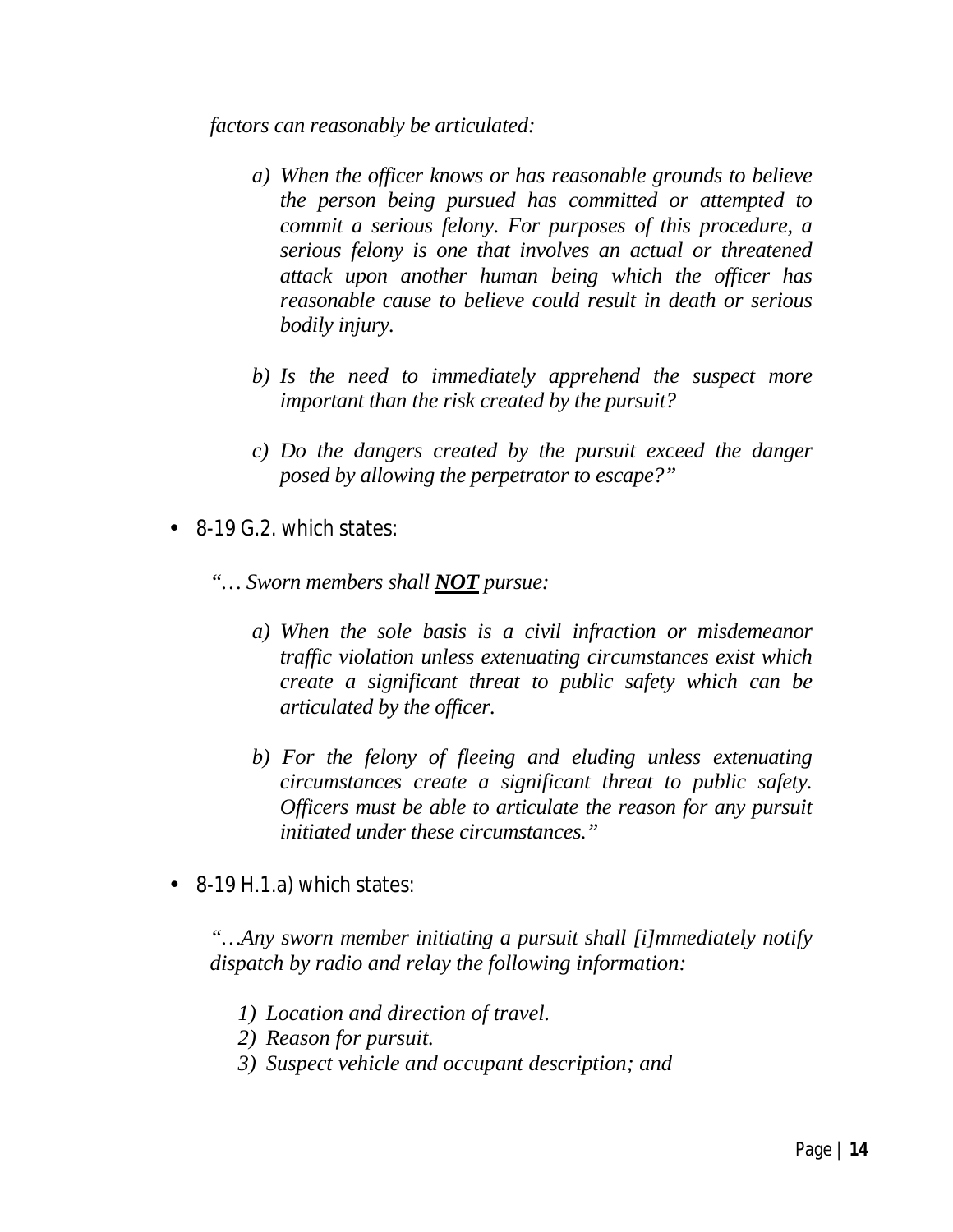*4) Speeds involved, flow of traffic, and road conditions (if appropriate)."*

Corrective action. The officer was issued an 8-HOUR SUSPENSION held in abeyance for 6-months from August 17, 2021, to February 17, 2022. Key points discussed with the officer were:

- Missing several clear opportunities to comply by terminating the pursuit.
- Failing to call out attempted stops of the vehicles prior to abandoning the pursuit.
- Reaching speeds above 70-mph during the attempt to stop the vehicles while having no information to believe the vehicles and/or occupants participated in a serious, violent felony.

**Note:** In this incident, the reviewing sergeant initially approved the pursuit. He was also advised regarding the Department's new pursuit policy for future reviews.

12.On September 8 at 3:29 p.m., a sworn member was driving his police cruiser westbound on Burchard; the roadway was narrow as vehicles where parked on both sides of the road since school was letting out. While driving past another vehicle the cruiser's passenger side mirror clipped the driver's side mirror of a legally parked – and occupied – vehicle. The cruiser's mirror was already broken from a previous incident. The mirror of the parked car was moved back into position; however, the glass was broken.

Investigative findings. The disposition finding for this incident was SUSTAINED. The investigation disclosed sufficient evidence to prove the alleged conduct and the conduct was improper. A review of the incident indicated the member's actions violated Manual of Policy & Procedure (MOPP) Section 8-19 C.3.a) & b) which states:

*"Non-emergency (routine driving). In all other cases, officers shall be governed by the traffic laws and rules of the road and operate police vehicles in a safe, courteous manner."*

Corrective action. The officer was issued a WRITTEN REPRIMAND and advised to always drive safely.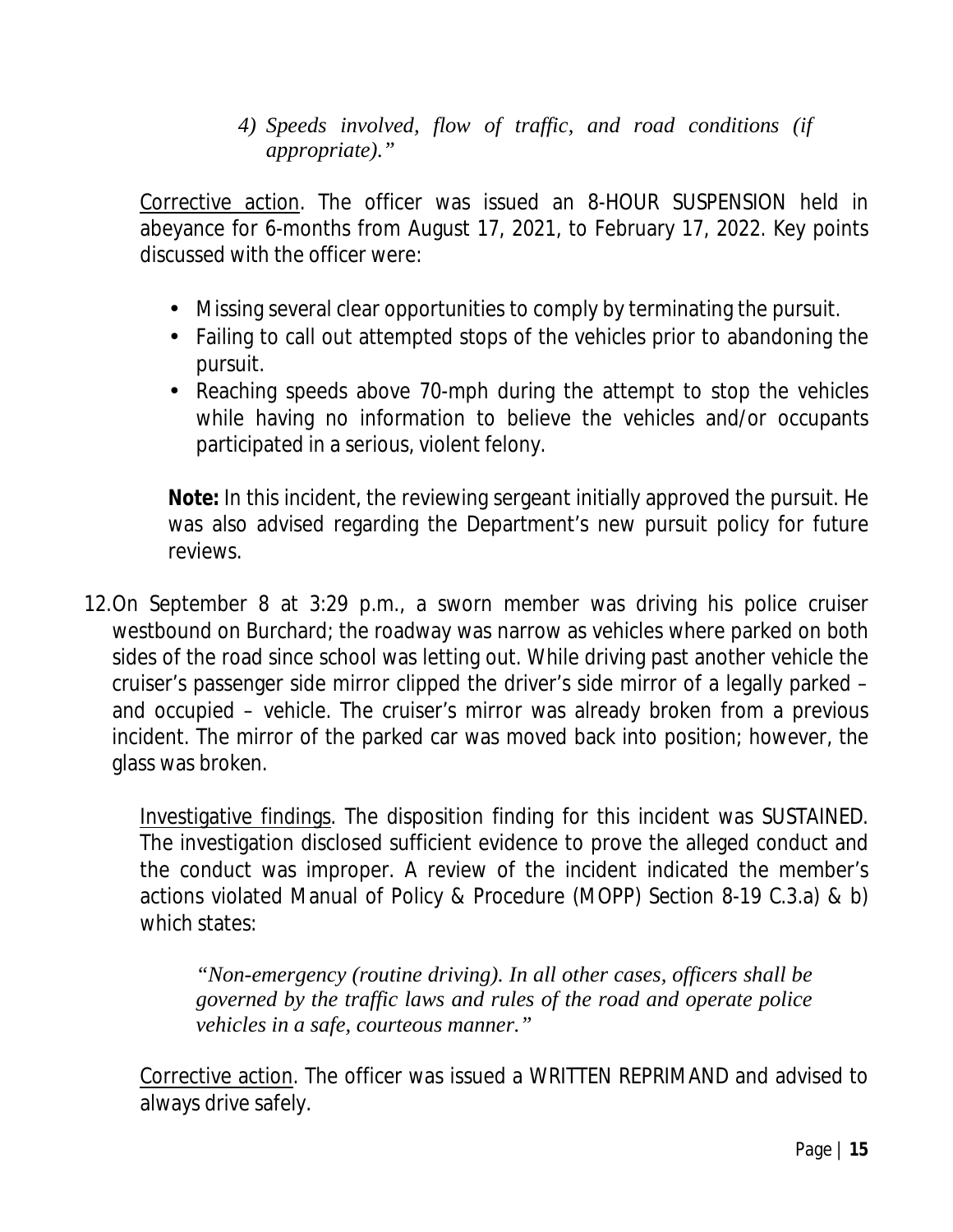13.On September 7, 2021, a sworn member hit a mailbox with his cruiser while responding to assist KCSD deputies near Cascade and Arlington. While driving N/B on Manhattan approaching Cascade the officer observed an unoccupied truck/trailer parked on the west side of the road. Another truck/trailer turned onto Manhattan from Cascade travelling S/B. To make room for the truck travelling in the opposite direction the officer moved closer to the curb and struck a mailbox causing the passenger side mirror to break.

Investigative findings. The disposition finding for this incident was SUSTAINED IN PART. The investigation disclosed sufficient evidence to prove the alleged conduct and the conduct was improper in part.

- During our initial conversation about the incident, the officer correctly pointed out that the driver of the truck was over the centerline causing him to drive closer to the curb and strike the mailbox. A review of the in-car video with the internal affairs commander determined the truck did cross into the officer's lane causing him to drive closer to the curb. During my discussion with the officer, I indicated he could have slowed down to potentially avoid striking the mailbox. As result, the disposition finding for this incident is SUSTAINED IN PART.
- A review of the incident indicated the member's actions violated Manual of Policy & Procedure (MOPP) Section 8-19 C.3. which states:

*"…In all other cases, officers shall be governed by the traffic laws and rules of the road and operate police vehicles in a safe, courteous manner."*

Corrective action. The officer received a VERBAL COUNSELING and was advised to always drive safely when responding to calls for service.

14.On October 7, a department member notified the internal affairs commander that the content of a conversation with another Department member while at work was uncomfortable. This was the only time the offending member said something inappropriate.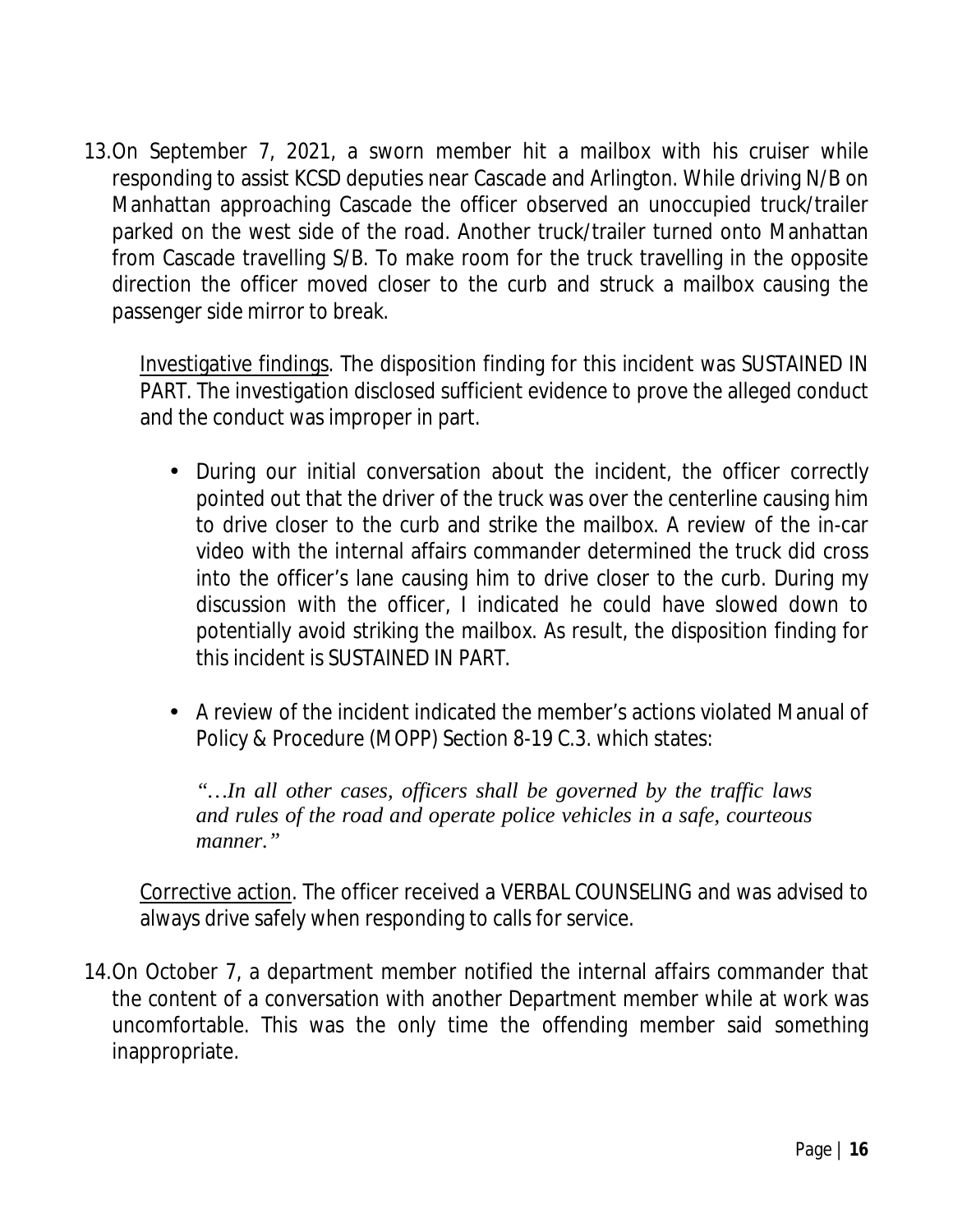Investigative findings. The disposition finding for this incident was SUSTAINED. The investigation disclosed sufficient evidence to prove the alleged conduct and the conduct was improper. A review of the incident indicated the member's actions violated Manual of Policy & Procedure (MOPP) Section 3-40 D.6.g. which states:

*"Employees shall treat supervisors, subordinates, associates, and citizens with the appropriate level of respect, courtesy, and civility at all times in their relationships with others."*

Corrective action. The Department member received a VERBAL COUNSELLING memorandum and was advised not to engage in any inappropriate conversations with employees or within hearing distance of the public.

15.On December 15, 2021, a sworn member left his duty firearm unsecured in the F-150 in the lower garage after participating in less lethal training. The pistol was discovered by a non-sworn city employee who was using the F-150 for another assignment.

Investigative findings. The disposition finding for this incident was SUSTAINED. The investigation disclosed sufficient evidence to prove the alleged conduct and the conduct was improper. A review of the incident indicated the member's actions violated Manual of Policy & Procedure (MOPP) Section 11-13 J.1. which states:

*"Sworn members [w]hile on-duty and assigned to station duty may carry their weapon or secure it. If the officer chooses to secure it, the weapon shall be left loaded and locked in the employee's locker. Administrative personnel, detectives, and the school liaison officer may lock their weapons in their desks."*

Corrective action. The officer received a WRITTEN REPRIMAND and was advised to properly secure his weapon according to policy.

16.During calendar year 2021, a sworn member was given training assignments to review and sign for in Power DMS. Numerous email reminders were sent reminding the sworn member to complete the assigned tasks. On December 29, a supervisor completed a "Supervisor Daily Activity Report" and discussed with the member the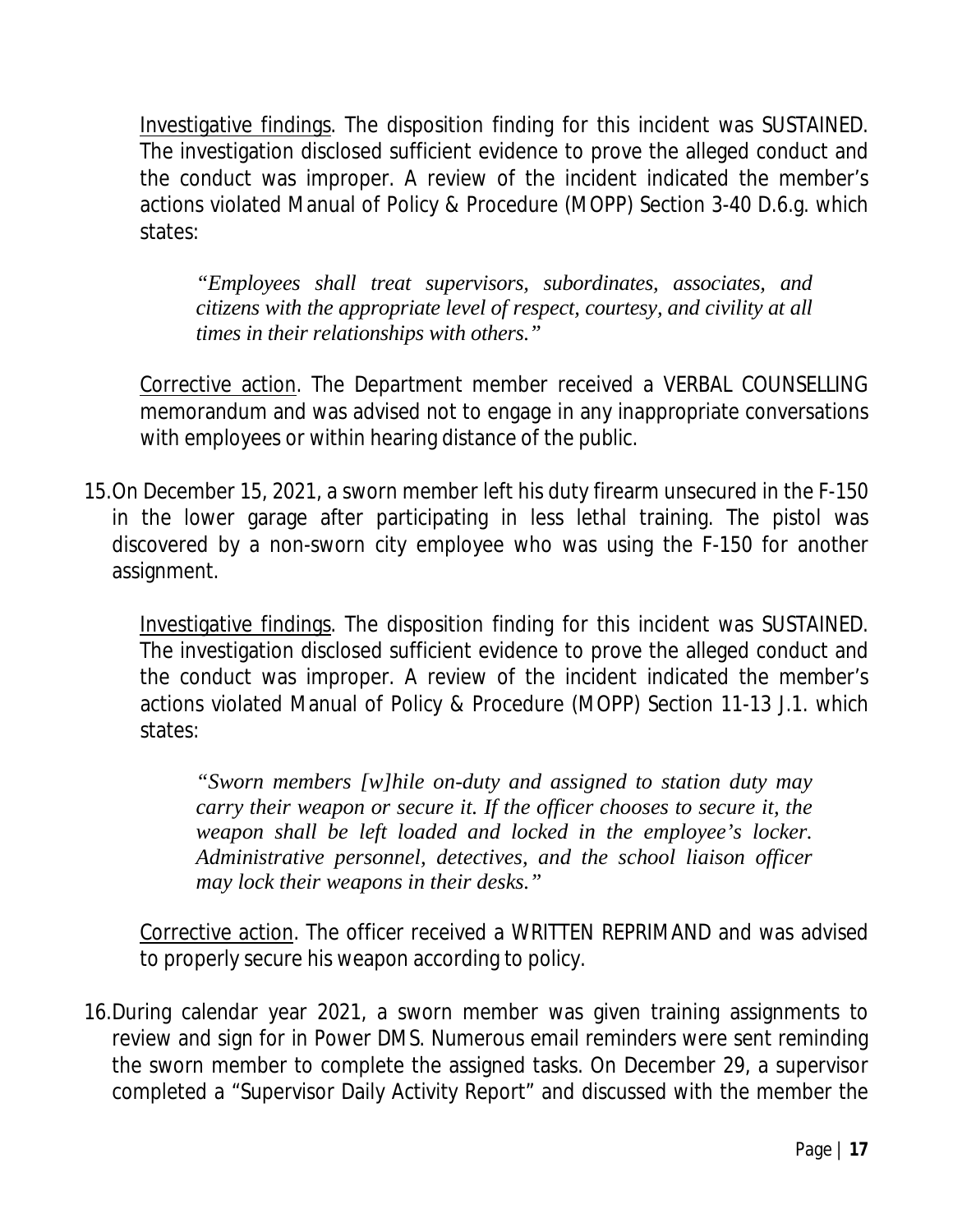work performance regarding completing assigned tasks (policies and procedures in Power DMS) was unsatisfactory. The supervisor then sent an email reminder on 12.8.21 to the employee stating all assignments needed to be completed on his next duty day which was 12.9.21. The individual did not complete the assigned tasks on 12.9.21.

Investigative findings. The disposition finding for this incident was SUSTAINED. The investigation disclosed sufficient evidence to prove the alleged conduct and the conduct was improper. A review of the incident indicated the member's actions violated Manual of Policy & Procedure (MOPP) Sections:

- $-1$ -19 E.2. which states.:
	- *"1. Upon notification of a new directive, task or assignment, personnel must log into the Department's Power DMS/Police One website prior to the established due date."*
	- *"2. Personnel are responsible for reading each written directive received, completing any assigned training or quiz/test, and obtaining clarification from their supervisor for any portion of the directive that is not understood."*
- $\cdot$  3-40 D.3. which states:
	- *"a. Personnel shall maintain sufficient competency to properly perform their duties in a manner maintaining the highest standards of efficiency in carrying out their duties and objectives of the Department. Unsatisfactory performance may be demonstrated by:*
		- *2) An unwillingness or inability to perform assigned tasks.*
		- *3) The failure to conform to work standards established for the employee's rank, grade, or position."*

Corrective action. The member received a WRITTEN REPRIMAND and was advised to properly complete all training assignments by the assigned due date unless exempted by the director or captain.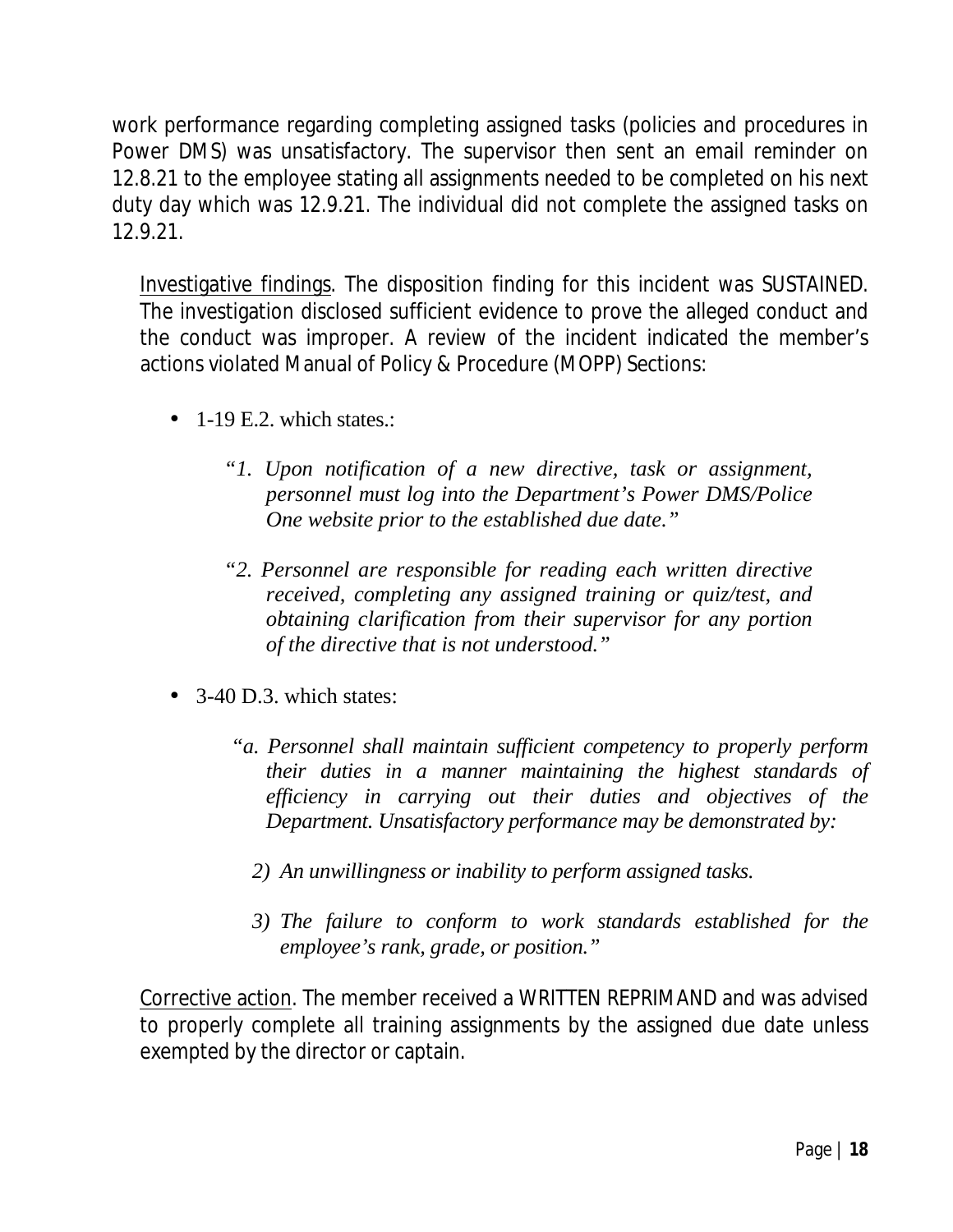### SUMMARY & ANALYSIS OF INTERNAL AFFAIRS INVESTIGATIONS

The Internal Affairs function ensures department personnel perform their duties in a lawful and professional manner while respecting the rights and dignity of all persons. Complaints concerning the performance of the Department, or its members, are reviewed by the Internal Affairs Unit under the direction of Captain Ric Buikema, who ensures all complaints are thoroughly investigated in a timely manner. Cases are then forwarded to the Director for review and final disposition.

In May of 2020, the Department added the disposition of "Policy Failure" to address incidents were the organization needed to improve a specific policy before an individual could be held accountable.

Internal affairs complaints dispositions are:

- *Sustained*  Investigation proved that the act or acts happened, and the complaint is valid.
- *Not Sustained* Investigation could not prove or disprove the complaint.
- *Exonerated*  Investigation showed that the act or acts did occur, but they were legal, justified, or appropriate.
- *Unfounded* Investigation showed that the act or acts complained of did not occur.
- *Policy Failure* The investigation disclosed sufficient evidence to prove the act or acts occurred, however the policy: (1) did not address the situation appropriately; (2) contained conflicting information; (3) and/or was deficient and failed to achieve the desired outcome.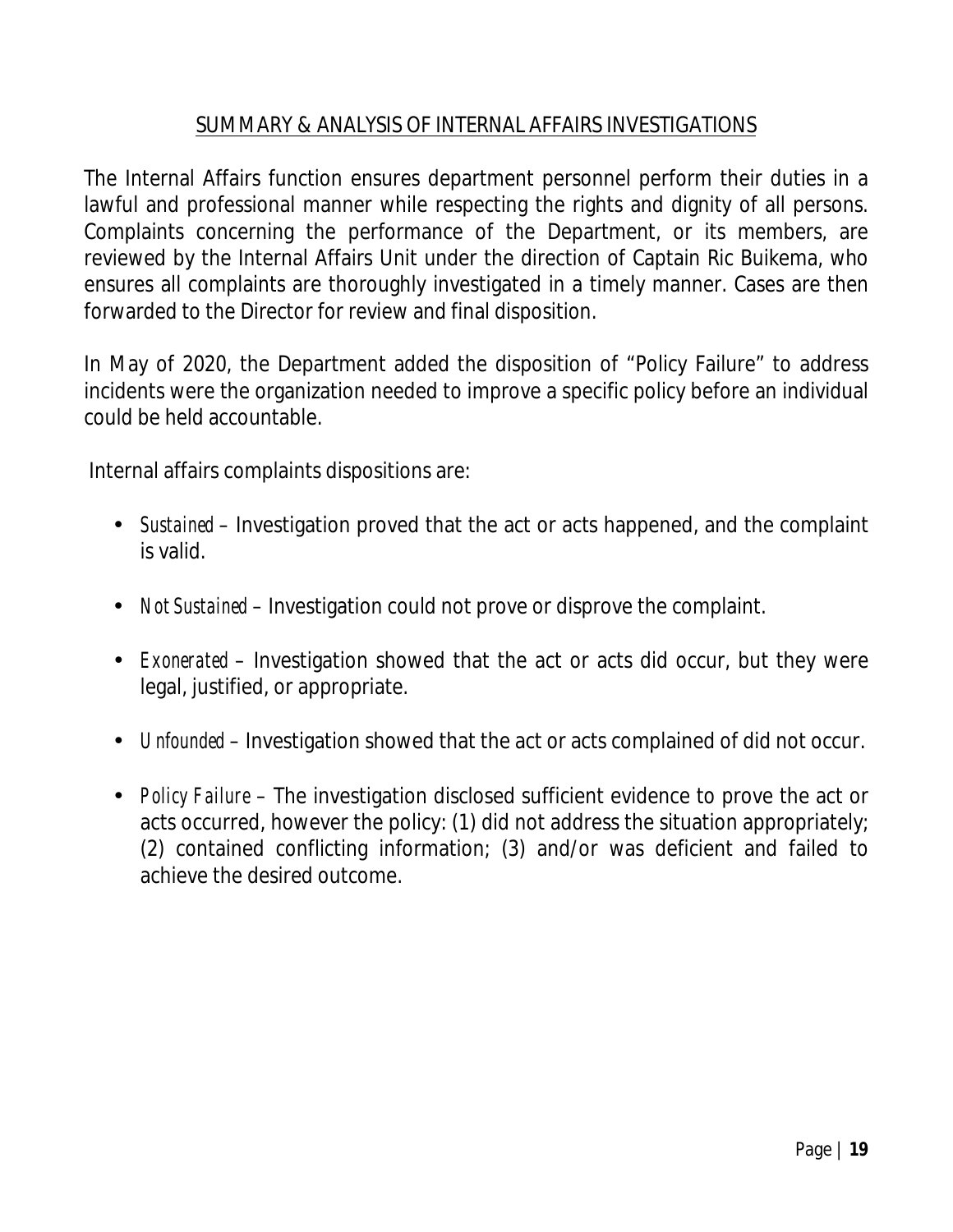|                                                                                                                                                                                                                                                                                                    |                                                                                                                                                   |                                                                                                                                                | Year                                                                                                                               |                                                                                                                                      |                                                                                                                                                             | <b>Total</b><br>By Type<br>17 to 21                                                                   |
|----------------------------------------------------------------------------------------------------------------------------------------------------------------------------------------------------------------------------------------------------------------------------------------------------|---------------------------------------------------------------------------------------------------------------------------------------------------|------------------------------------------------------------------------------------------------------------------------------------------------|------------------------------------------------------------------------------------------------------------------------------------|--------------------------------------------------------------------------------------------------------------------------------------|-------------------------------------------------------------------------------------------------------------------------------------------------------------|-------------------------------------------------------------------------------------------------------|
| <b>Internal Affairs</b><br>Complaints:                                                                                                                                                                                                                                                             | 2017                                                                                                                                              | 2018                                                                                                                                           | 2019                                                                                                                               | 2020                                                                                                                                 | 2021                                                                                                                                                        |                                                                                                       |
| <b>Abuse of Authority</b>                                                                                                                                                                                                                                                                          |                                                                                                                                                   |                                                                                                                                                |                                                                                                                                    |                                                                                                                                      |                                                                                                                                                             |                                                                                                       |
| <b>Excessive Use of Force</b><br>Improper Touching/Behavior<br>Misuse of Position/Authority<br>Racial Profiling/Discrimination                                                                                                                                                                     | $\theta$<br>$\overline{0}$<br>1<br>$\overline{0}$                                                                                                 | $\theta$<br>$\overline{0}$<br>$\overline{0}$<br>$\overline{0}$                                                                                 | $\theta$<br>0<br>$\mathbf{0}$<br>$\overline{0}$                                                                                    | $\overline{0}$<br>$\overline{0}$<br>$\overline{0}$<br>$\overline{0}$                                                                 | $\theta$<br>$\overline{0}$<br>$\overline{0}$<br>1                                                                                                           | $\mathbf 0$<br>0<br>1<br>1                                                                            |
| <b>Illegal Activity</b>                                                                                                                                                                                                                                                                            | $\overline{0}$                                                                                                                                    | $\overline{0}$                                                                                                                                 | $\overline{0}$                                                                                                                     | $\overline{0}$                                                                                                                       | $\overline{0}$                                                                                                                                              | $\overline{0}$                                                                                        |
| <b>Improper Procedure</b>                                                                                                                                                                                                                                                                          |                                                                                                                                                   |                                                                                                                                                |                                                                                                                                    |                                                                                                                                      |                                                                                                                                                             |                                                                                                       |
| Mishandled Personal Property<br><b>Enforcement Decision</b><br><b>Falsification of Documents</b><br><b>Rules &amp; Regulation Violation</b><br>Inappropriate Detainment<br><b>Improper Questioning</b><br>Inappropriate Child Interview<br>Mishandling Evidence<br><b>Unsafe Vehicle Operation</b> | $\overline{0}$<br>$\overline{0}$<br>$\overline{0}$<br>1<br>$\overline{0}$<br>$\overline{0}$<br>$\overline{0}$<br>$\overline{0}$<br>$\overline{0}$ | $\overline{0}$<br>1<br>$\overline{0}$<br>$\mathbf 0$<br>$\overline{0}$<br>$\overline{0}$<br>$\overline{0}$<br>$\overline{0}$<br>$\overline{0}$ | $\mathbf{0}$<br>$\overline{0}$<br>$\overline{0}$<br>1<br>$\overline{0}$<br>$\overline{0}$<br>$\overline{0}$<br>$\overline{0}$<br>5 | 0<br>$\overline{0}$<br>$\overline{0}$<br>$\overline{0}$<br>$\overline{0}$<br>$\overline{0}$<br>$\overline{0}$<br>$\overline{0}$<br>1 | $\mathbf 0$<br>$\overline{0}$<br>$\overline{0}$<br>$\overline{2}$<br>$\overline{0}$<br>$\overline{0}$<br>$\overline{0}$<br>$\overline{0}$<br>$\overline{7}$ | $\mathbf 0$<br>1<br>$\mathbf 0$<br>4<br>0<br>$\overline{0}$<br>$\overline{0}$<br>$\overline{0}$<br>13 |
| <b>Unprofessional Conduct</b>                                                                                                                                                                                                                                                                      |                                                                                                                                                   |                                                                                                                                                |                                                                                                                                    |                                                                                                                                      |                                                                                                                                                             |                                                                                                       |
| Rudeness/Threatening<br>Inappropriate Statement<br><b>Unprofessional Conduct</b>                                                                                                                                                                                                                   | $\theta$<br>$\mathbf 0$<br>$\underline{0}$                                                                                                        | $\overline{0}$<br>$\overline{0}$<br>$\overline{0}$                                                                                             | $\mathbf{1}$<br>$\overline{2}$<br>$\overline{2}$                                                                                   | 1<br>$\overline{0}$<br>$\overline{1}$                                                                                                | $\mathbf 0$<br>1<br>$\overline{5}$                                                                                                                          | $\overline{2}$<br>3<br>8                                                                              |
| <b>Total Complaints:</b>                                                                                                                                                                                                                                                                           | $\overline{2}$                                                                                                                                    | 1                                                                                                                                              | 11                                                                                                                                 | 3                                                                                                                                    | 16                                                                                                                                                          | 33                                                                                                    |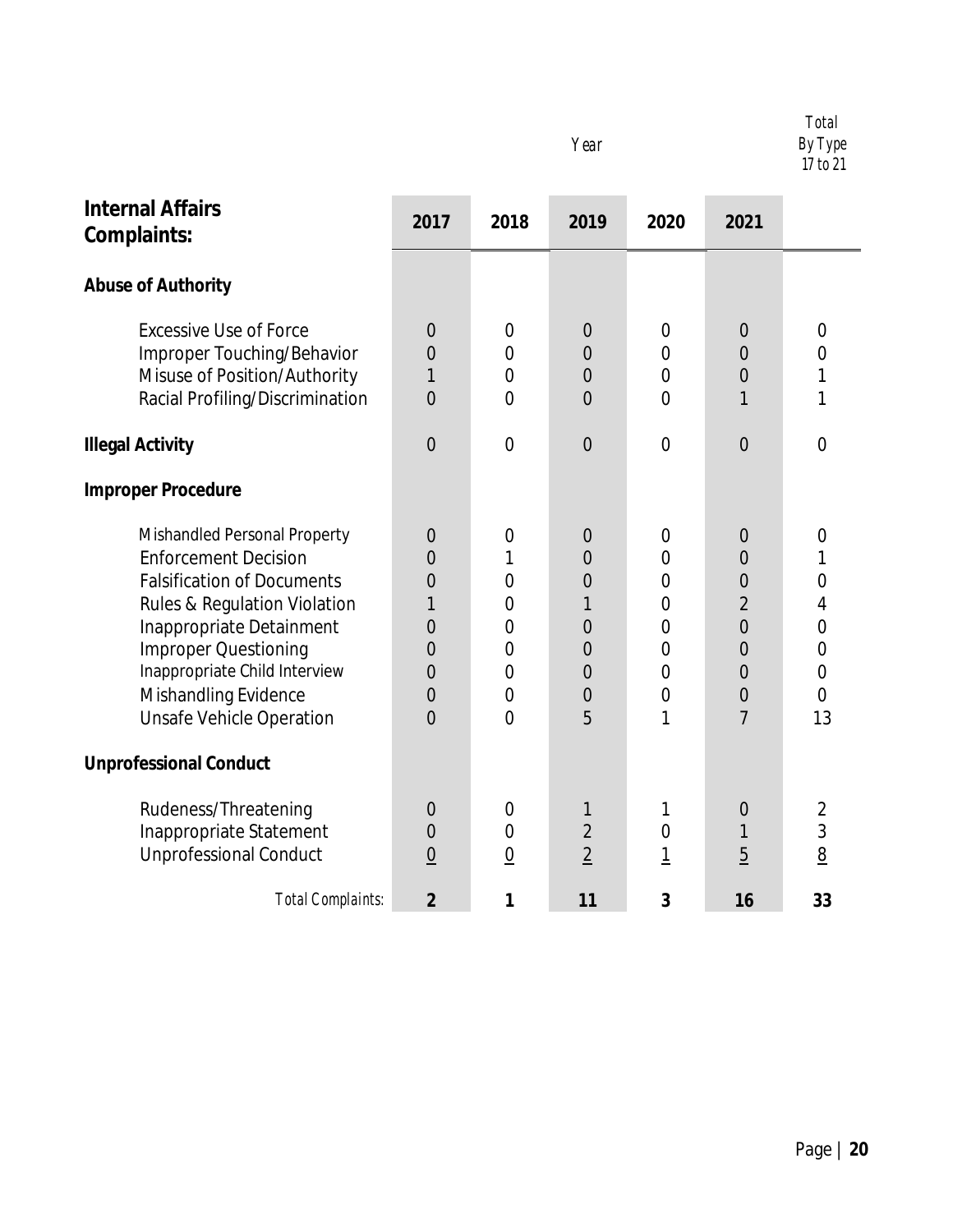|                                                             | Year           |                |                |                 |                 | <b>Total</b><br>By Type<br>17 to 21 |
|-------------------------------------------------------------|----------------|----------------|----------------|-----------------|-----------------|-------------------------------------|
| <b>Internal Affairs</b><br><b>Complaint Dispositions:</b>   | 2017           | 2018           | 2019           | 2020            | 2021            |                                     |
| Sustained/<br>Sustained in Part                             | 1              | 1              | 9              | $\overline{2}$  | 14              | 27                                  |
| <b>Not Sustained</b>                                        | 1              | $\overline{0}$ | 1              | 1               | $\overline{2}$  | 5                                   |
| Exonerated/<br>Exonerated in Part/<br>Not Sustained in Part | $\overline{0}$ | $\mathbf 0$    | 1              | $\mathbf 0$     | $\overline{0}$  | 1                                   |
| Unfounded/<br>Unfounded in Part/<br>Sustained in Part       | $\overline{0}$ | $\overline{0}$ | $\overline{0}$ | $\overline{0}$  | $\overline{0}$  | $\Omega$                            |
| <b>Policy Failure</b>                                       | N/A            | N/A            | N/A            | $\underline{0}$ | $\underline{0}$ | $\overline{0}$                      |
| <b>Total Dispositions per Year:</b>                         | $\overline{2}$ | 1              | 11             | 3               | 16              | 33                                  |

#### Review

- In 2021, there were 16 reported complaints to the Internal Affairs  $\mathbf{r}$ Unit which was the highest number of complaints in 5 years. Of those only 4 (25%) were citizen initiated; 2 were sustained and 2 were not sustained. The 2 not sustained complaints consisted of a racial profiling concern (See I.A. Complaint #2 of this report) and an unprofessional conduct/attitude complaint (See I.A. Complaint #10 of this report). Investigation and video review of body camera footage for both incidents assisted in determining the final dispositions. It's also important to note that how officers and citizens/subjects view incidents can be quite different yet correct based on their perception of the incident.
	- 12 (75%) of the 16 reported complaints were internally and/or administratively driven. Of these, 7 (44%) involved unsafe driving procedures; 5 of the 7 involved different officers and were not related; in 2 incidents, the officer was the same. In the first incident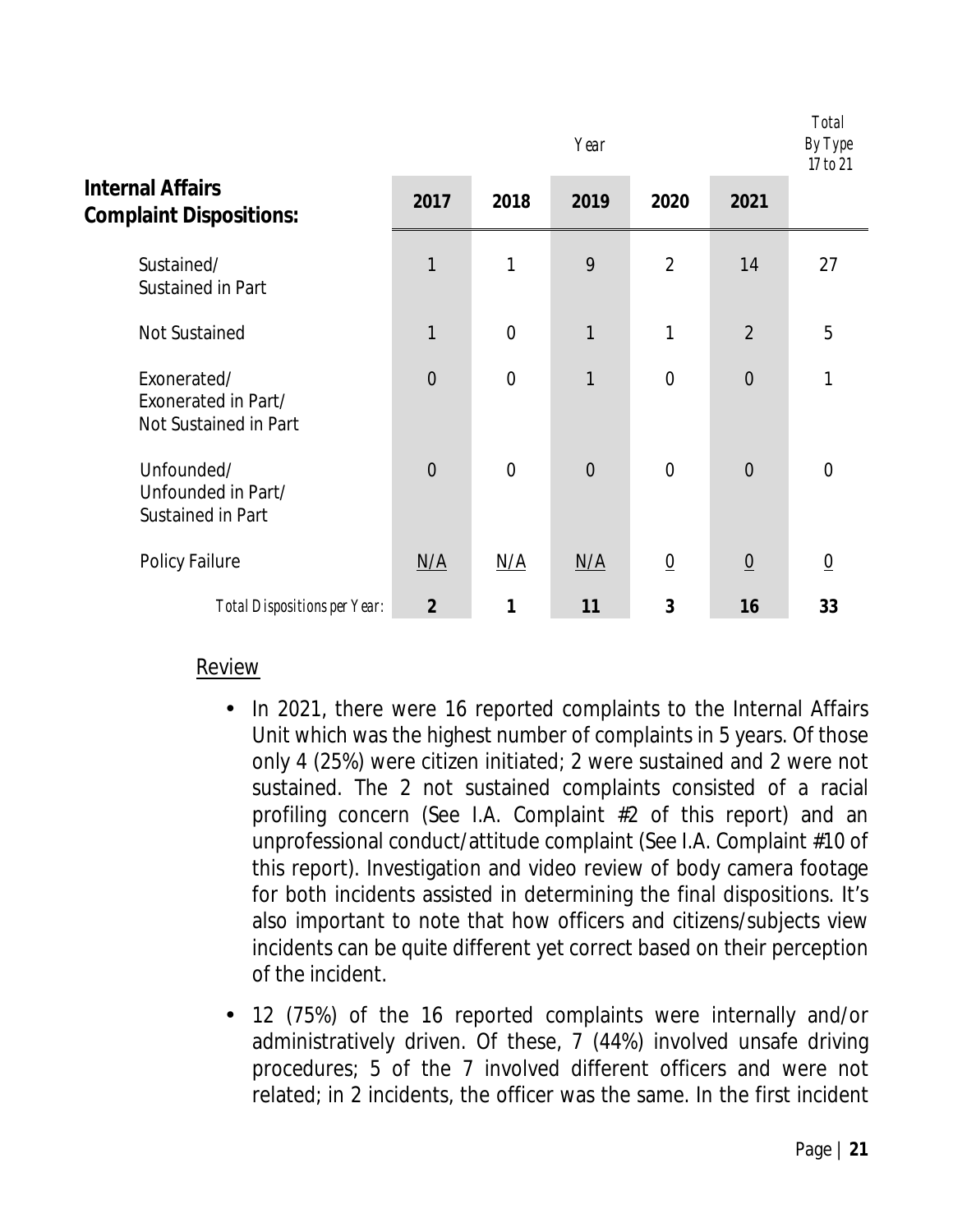(See I.A. Complaint #4 of this report), the officer received a written reprimand in the second incident (See I.A. Complaint #11 of this report), the officer was issued an 8-hour suspension held in abeyance for six months; was required to review the Department's pursuit policy and counseled regarding pursuits. In this incident, the reviewing sergeant initially approved the pursuit. He was also advised regarding the Department's new pursuit policy for future reviews.

- 4 (25%) of the 16 incidents involved unprofessional conduct with 4 different Department members. In the first incident, a sworn member failed to report for duty on time. In the second incident, a sworn member failed to call in sick. In the third incident, a sworn member left his sidearm unsecured in the building. And in the fourth incident, a sworn member failed to complete his training assignments on time.
- 2 (13%) of 16 incidents involved inappropriate language and  $\mathbf{r} = \mathbf{r}$ comments. In each case, the offending Department members acknowledged their actions and were counseled regarding appropriate conduct with fellow employees and citizens.

The review included an analysis of the officers involved in the complaints. There are no patterns or predictive trends indicating program ineffectiveness or need to upgrade/modify equipment, training, and/or policy. Additionally, no member of the Department, sworn or civilian, was involved in an alarming number of complaints. Two officers were individually involved in two different complaints that were unrelated – no pattern or trend was detected in the incidents.

There are no patterns or trends of serious misconduct, inappropriate actions or criminal behavior or abuse by any member, unit or shift of the Department. However, the increase in the number of unsafe driving incidents compared to previous years is a concern even though relatively low in number.

There was one race, national origin, ethnicity, gender, gender identity, sexual orientation, religion, disability, age, or cultural group-based complaint during the year which was not sustained after investigation and meeting with the family.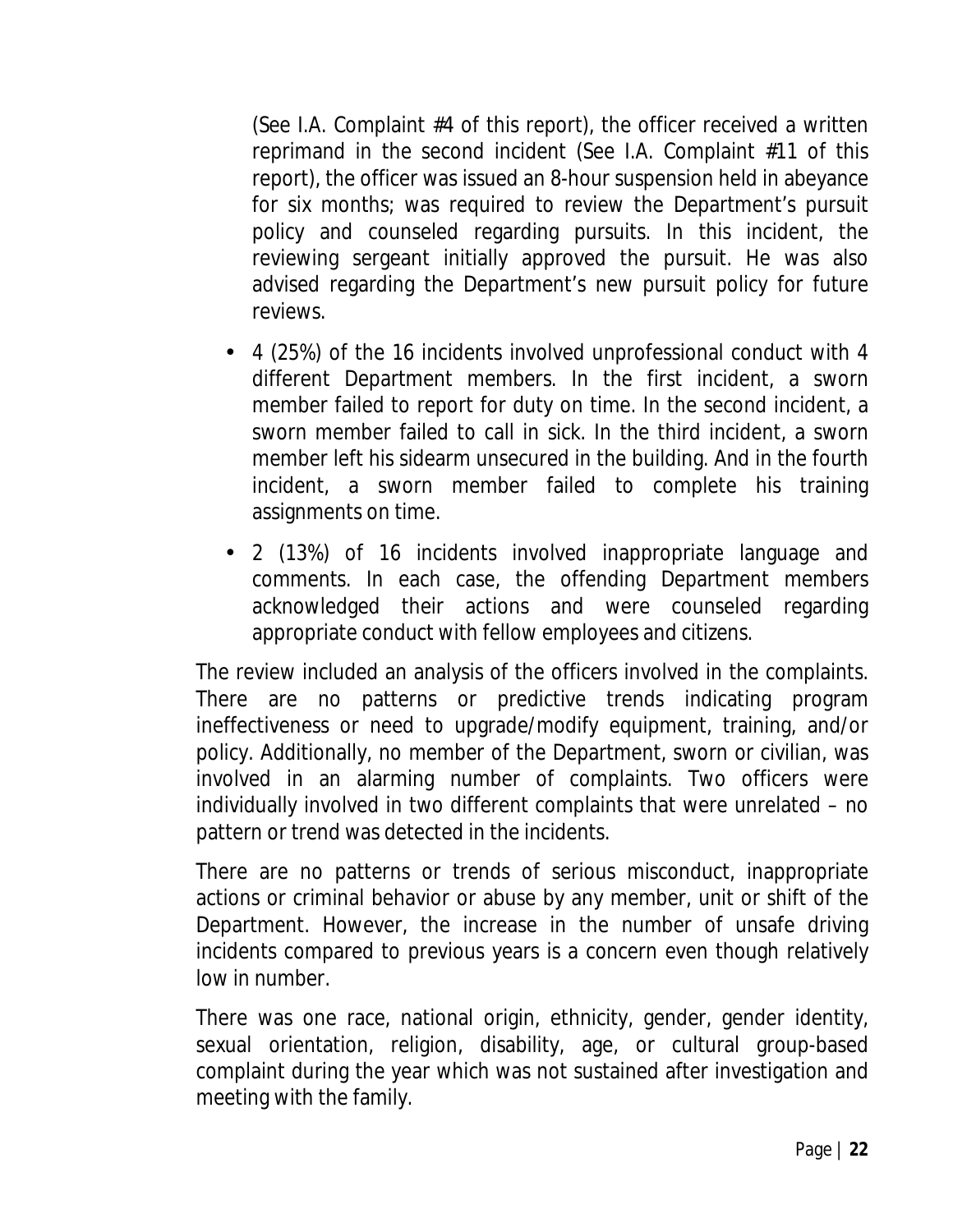## **RESPONSE TO RESISTANCE (USE OF FORCE)**

The Department's "Incident Review Committee" formally evaluated five responses to resistance (use of force) incidents involving Department members in 2021.

### INCIDENT SUMMARIES:

1. On January 24, 2021, at 2:04 a.m., two EGR officers responded to a residence in the 3700 block of Reeds Lake BLVD. at the request of KCSD deputies to assist with a possible drug overdose/hallucinating subject (43-year-old W/M) throwing items around the house. Upon arrival, the EGR officers met two KCSD deputies to discuss options. The EGR officers were assigned to exterior perimeter security at the residence while the deputies attempt contact.

As the deputies made physical contact with the subject, he was able to elude them and started to run outside. PSO #1 then tackled the subject and took him to the ground. At that time, the two deputies handcuffed the suspect while PSO #2 assisted. The subject was then secured in the KCSD cruiser and transported to Butterworth Hospital for evaluation.

PSO #1 did get some blood on his hands from the subject. The subject had an old wound on his arm that started to bleed when contact was made.

PSO #1 completed a "Response to Resistance Report" and the reviewing supervisor completed a "Response to Resistance Supervisory Report" according to policy.

Review. An "Incident Review Committee" was formed to:

- Review the officers' response to resistance.
- Determine whether the Department's training programs adequately prepared the officer(s) for the circumstances encountered and determine changes to the in-service curriculum if a deficiency is identified; and
- Make recommendations as to policy revisions or amendments, if necessary. k,

Findings. The "Incident Review Committee" determined: (1) both sworn members complied with applicable response to resistance policies and procedures and were justified in their response to resistance; (2) the training received prepared the officers for the response to resistance resulting in a safe and effective outcome; and (3) current policy standards require no revisions.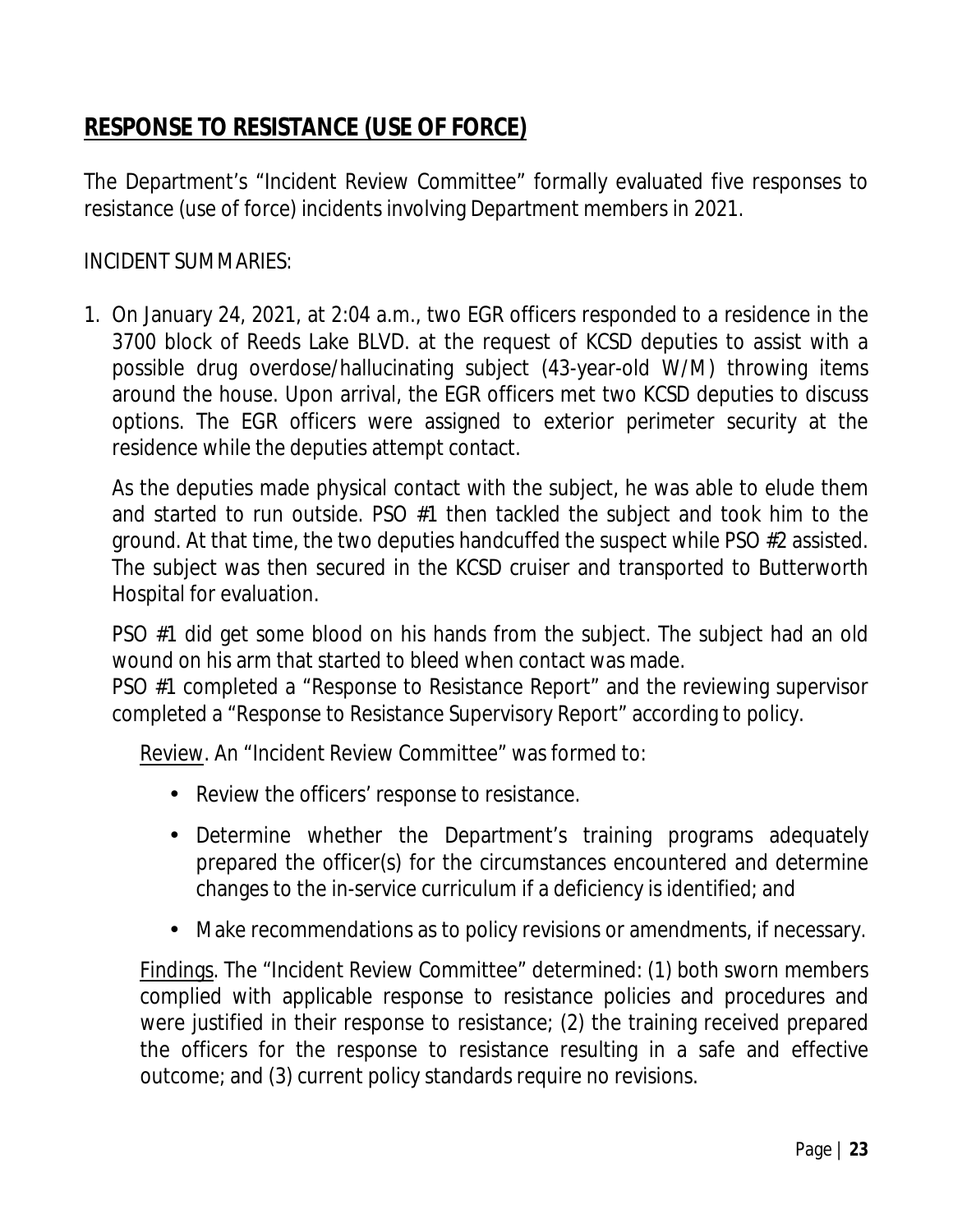2. On Sunday, January 24 at 12:44 p.m., an EGR sergeant and public safety officer were monitoring radio traffic concerning a vehicle pursuit in Grand Rapids. The pursuit involved a stolen vehicle and possible kidnapping. Dispatch was advised that a child was in the vehicle when it was stolen. The pursuit ended in the 2300 Block of Plymouth Ave. S.E., where the suspect vehicle stopped. GRPD requested EGR units to respond. The sergeant and officer immediately responded to the scene.

On arrival, EGR personnel were advised to provide support for GRPD officers contacting the suspect (B/M, unknown age). The PSO exited his patrol vehicle, unholstered his issued sidearm and moved up to cover the west side of the suspect vehicle. GRPD officers gave verbal commands to the driver of the vehicle, who got out of his vehicle and was arrested by GRPD officers. No other subjects were inside the vehicle. The PSO held his sidearm at the ready until the vehicle was cleared. He remained on scene until cleared by a GRPD sergeant.

Upon arrival at the scene, the sergeant assumed a rear support position and prepared to assist in the handcuffing a potentially noncompliant suspect. Other GRPD officers prepared to take the suspect into custody from a different location. The sergeant drew his issued sidearm and held it in a low ready position while GRPD personnel took the suspect into custody and searched the stolen vehicle. Once the vehicle was secured, he holstered his weapon and remained on scene until cleared by a GRPD sergeant.

Each officer completed a "Response to Resistance Report" and the reviewing supervisor completed a "Response to Resistance Supervisory Report" according to policy.

Review. An "Incident Review Committee" was formed to:

- Review the officers' response to resistance.
- Determine whether the Department's training programs adequately prepared the officer(s) for the circumstances encountered and determine changes to the in-service curriculum if a deficiency is identified; and
- Make recommendations as to policy revisions or amendments, if necessary.

Findings. The "Incident Review Committee" determined: (1) both sworn members complied with applicable response to resistance policies and procedures and were justified in their response to resistance; (2) the training received prepared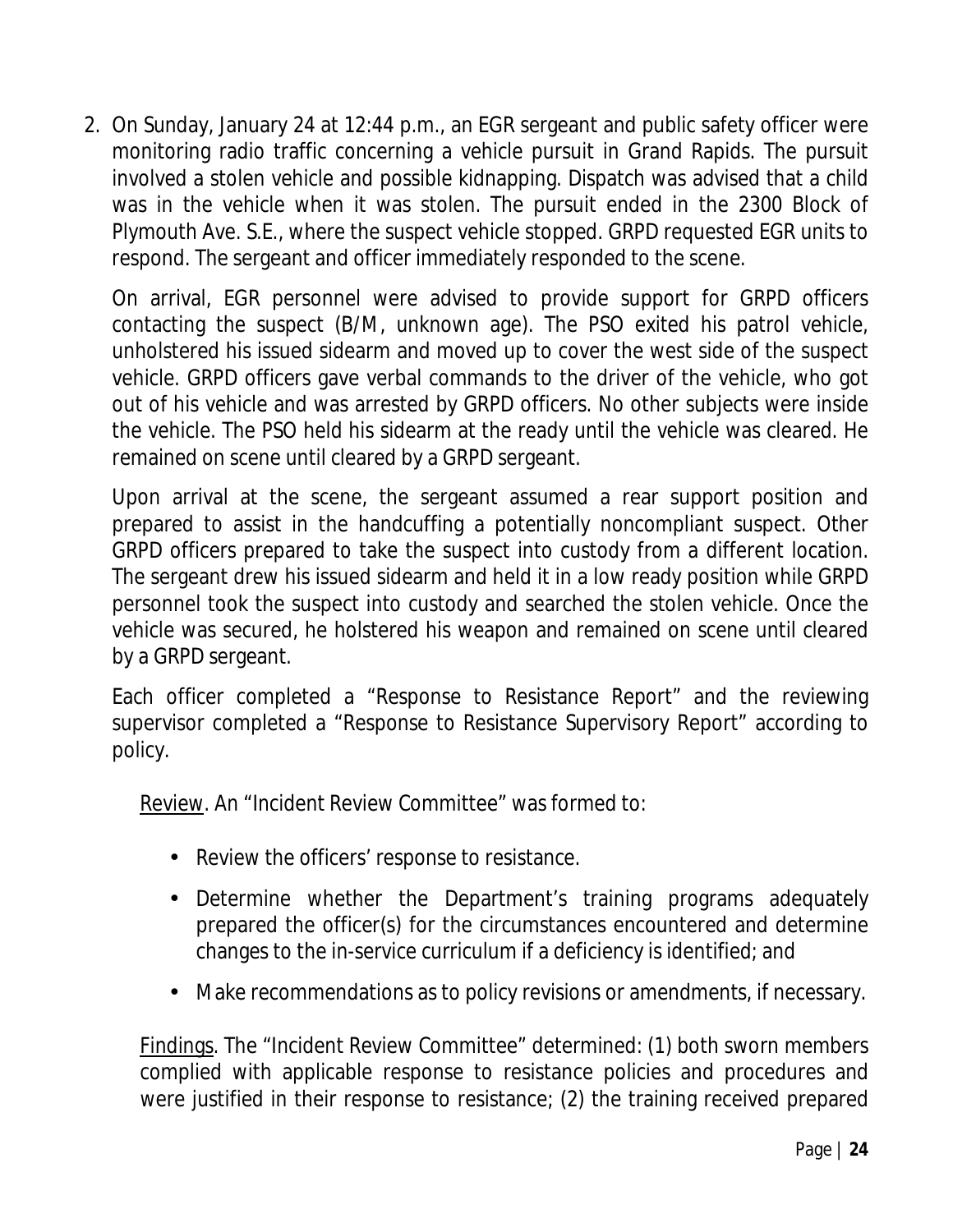the officers for the response to resistance resulting in a safe and effective outcome; and (3) current policy standards require no revisions.

3. On July 13 at 6:42 a.m., two PSOs were dispatched to the 2100 block of Gorham to a runaway child (7-year-old W/M) report. The responding PSOs were aware that the boy had assaulted or attempted to assault officers on past calls. They were also aware the child has behavioral health issues.

PSO #1 located the child near Braydon on Amberly Ct. PSO #1 took hold of the boy's upper arm, immediately brought him to the cruiser and placed him in the backseat. The boy was verbally defiant and did not sit down when told to do so. However, he did allow PSO #1 to maneuver him into the backseat. Once in the rear of the cruiser, the boy stated he was not seat belted (PSO #1 did not belt him since he is a known biter). PSO #1 asked the boy if he would leave the seat belt on if he was buckled. He stated, "No!" and proceeded to tell PSO #1 he was going to stand up in the back seat, and then did so, despite being told it was not a good idea. He then was driven home, which was just around the corner, and met by his parents.

His parents attempted to reason with him while he was still in back seat of the cruiser. He refused all direction. The decision was made to transfer the boy by ambulance to Metro Hospital. An ambulance was requested and dispatched, Med 3, for transport. Ambulance personnel were advised to bring restraints for a small child. While both parents were discussing the situation, PSO #1 and PSO #2 observed the boy attempt to break off the headrest from the backseat of the cruiser. He was told to stop. In reply, he attempted to punch PSO #1 with a closed left fist through the cruiser's barred window. PSO #1 grabbed his left hand through the window and advised PSO #2 to get restraints that would work for his small size. As PSO #1 held his wrist, the subject attempted to bite PSO #1's hand. PSO #1 pulled his wrist through the window far enough that the boy was unable to continue the assault. PSO #2 returned with zip ties, and a RIPP restraint. PSO #1 and PSO #2 were then able to zip tie the subject's hands in front of him and secure his feet the RIPP restraint. The boy was seat belted to further restrain him within the cruiser. During the restraint process, the subject attempted to kick and bite both officers repeatedly. The subject's mother witnessed the restraint process.

The subject continued attempting loosen his restraints and successfully removed them as AMR arrived. He was talked onto the cot by AMR personnel and restrained per advice from both officers and the subject's parents since the boy is known to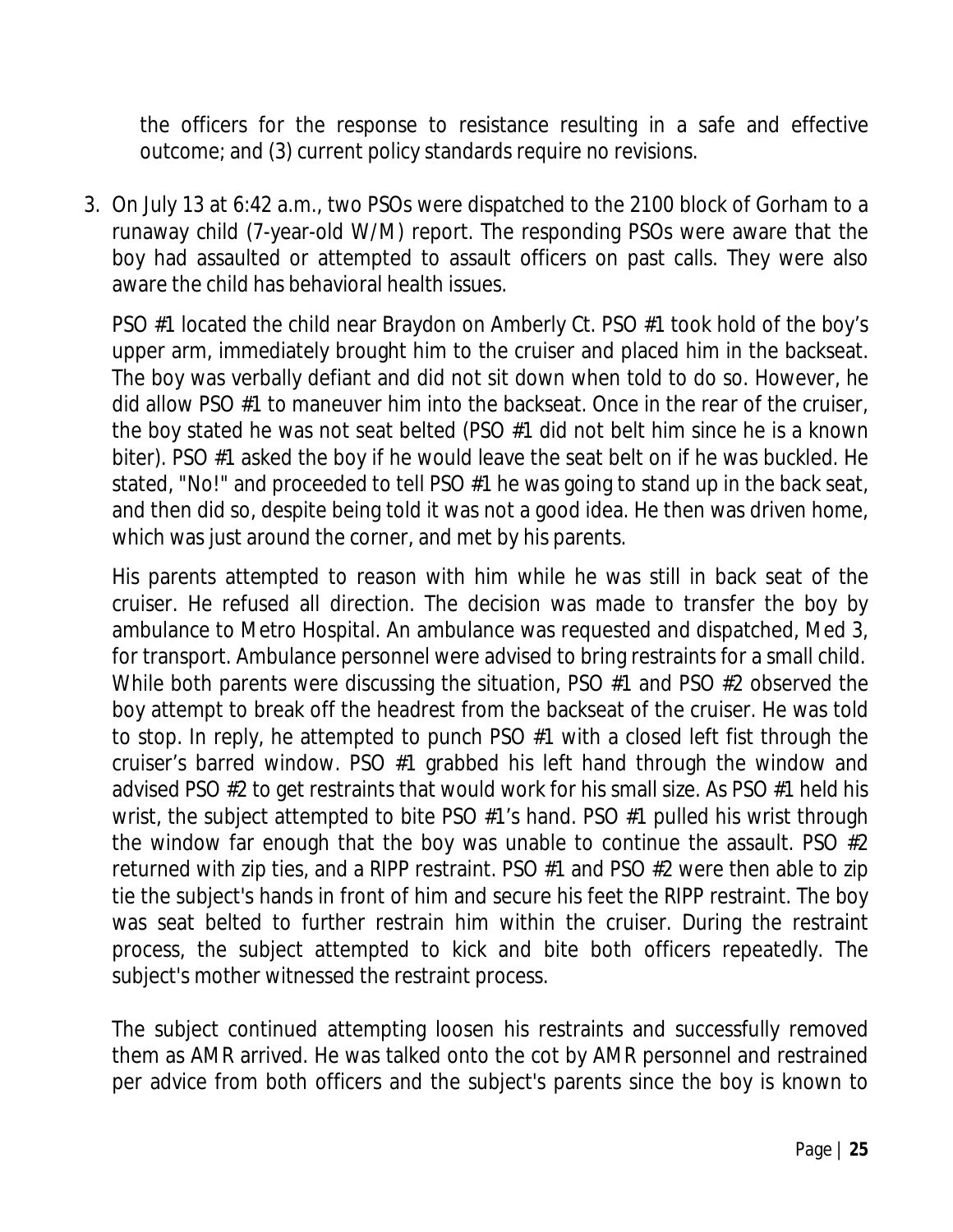unexpectedly attack those riding with him in vehicles. The subject was transported to Metro Hospital. No injuries were obtained by any parties involved during this incident.

PSO #1 completed a "Response to Resistance Report" and the reviewing supervisor completed a "Response to Resistance Supervisory Report" according to policy.

Review. An "Incident Review Committee" was formed to:

- Review the officers' response to resistance.
- Determine whether the Department's training programs adequately prepared the officer(s) for the circumstances encountered and determine changes to the in-service curriculum if a deficiency is identified; and
- Make recommendations as to policy revisions or amendments, if necessary. ä,

Findings. The "Incident Review Committee" determined: (1) the sworn member complied with applicable response to resistance policies and procedures and were justified in their response to resistance; (2) the training received prepared the officers for the response to resistance resulting in a safe and effective outcome; and (3) current policy standards require no revisions.

4. On November 8, 2021, at 1:07 a.m., two PSOs were dispatched to a home invasion in progress call in the 1800 block of Sherman. While enroute to the residence, dispatch informed the officers that the victim (a 32-year-old W/F) had fled – "screaming" – to a neighbor's house as the unknown suspect(s) (later identified as a 36-year-old B/M) was inside the residence.

PSO #1 was the first to arrive on scene. Upon arrival, he observed the victim pointing to her residence from the window of her neighbor's house. PSO #1 approached the residence and observed movement inside. He drew his issued service pistol and activated its light to illuminate the area. PSO#1 then told the suspect to exit the house several times. PSO #1 moved to the side of the front door and told the suspect to exit the building. The suspect exited the building with his hands up and made several spontaneous statements such as "oh my God, no you didn't" and "why would she do that". The suspect stated, "it's because I'm Black." PSO #1 stated, "it had nothing to do with race it had to do with him breaking into someone's house." PSO #1 holstered his sidearm, had the suspect sit down by the front door and placed him in handcuffs. After interviewing the suspect regarding why he was in the house, he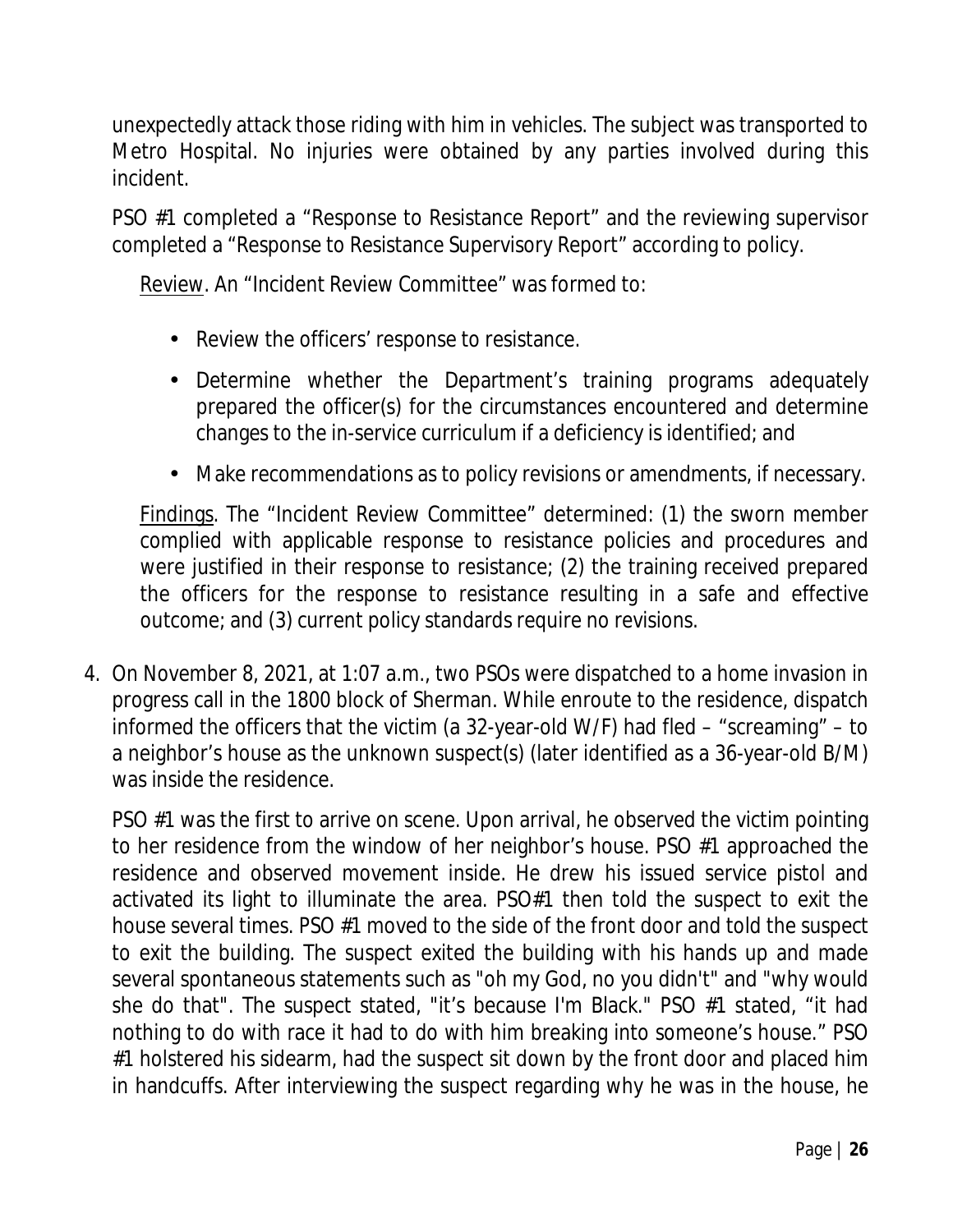was placed in PSO #1's cruiser until the on-scene investigation could determine the facts.

As PSO #2 arrived, he heard PSO #1 giving clear, direct commands to an individual in the front entryway of the victim's home. PSO #1 was holstering his sidearm and placing handcuffs on the suspect as PSO #2 walked up. The suspect was "repeatedly stating that he didn't do anything wrong, that he was helping the victim home because she was drunk."

The preliminary investigation revealed conflicting stories from the alleged victim – who indicated she did not invite the suspect home – and the alleged suspect – who stated he was helping her home from the bar. PSO #1 had AMR respond to the scene and medically evaluate the victim since she was highly intoxicated. She refused to be transported to the hospital and refused further medical treatment. After AMR cleared the victim, the suspect advised PSO #1 that he has a history of seizures, and "felt like his blood sugar was low." AMR personnel checked him over as well - he also declined transport to the hospital. Due to the totality of the circumstances, the suspect was transported to Wealthy and Fuller and released on his own recognizance by PSO #2. No injuries were obtained by any parties involved during this incident. PSO #1 completed a "Response to Resistance Report" and the reviewing supervisor completed a "Response to Resistance Supervisory Report" according to policy.

Review. An "Incident Review Committee" was formed to:

- Review the officers' response to resistance.
- Determine whether the Department's training programs adequately prepared the officer(s) for the circumstances encountered and determine changes to the in-service curriculum if a deficiency is identified; and
- Make recommendations as to policy revisions or amendments, if necessary.

Findings. The "Incident Review Committee" determined: (1) the sworn member complied with applicable response to resistance policies and procedures and were justified in their response to resistance; (2) the training received prepared the officers for the response to resistance resulting in a safe and effective outcome; and (3) current policy standards require no revisions.

5. On December 7 at 8:30 p.m. An EGR Sgt. & PSO heard a GRPD call of shots fired at Ottawa Hills High School during a basketball game. EGR personnel obtained permission to respond. On arrival the EGR Sgt. and PSO heard GRPD units conducting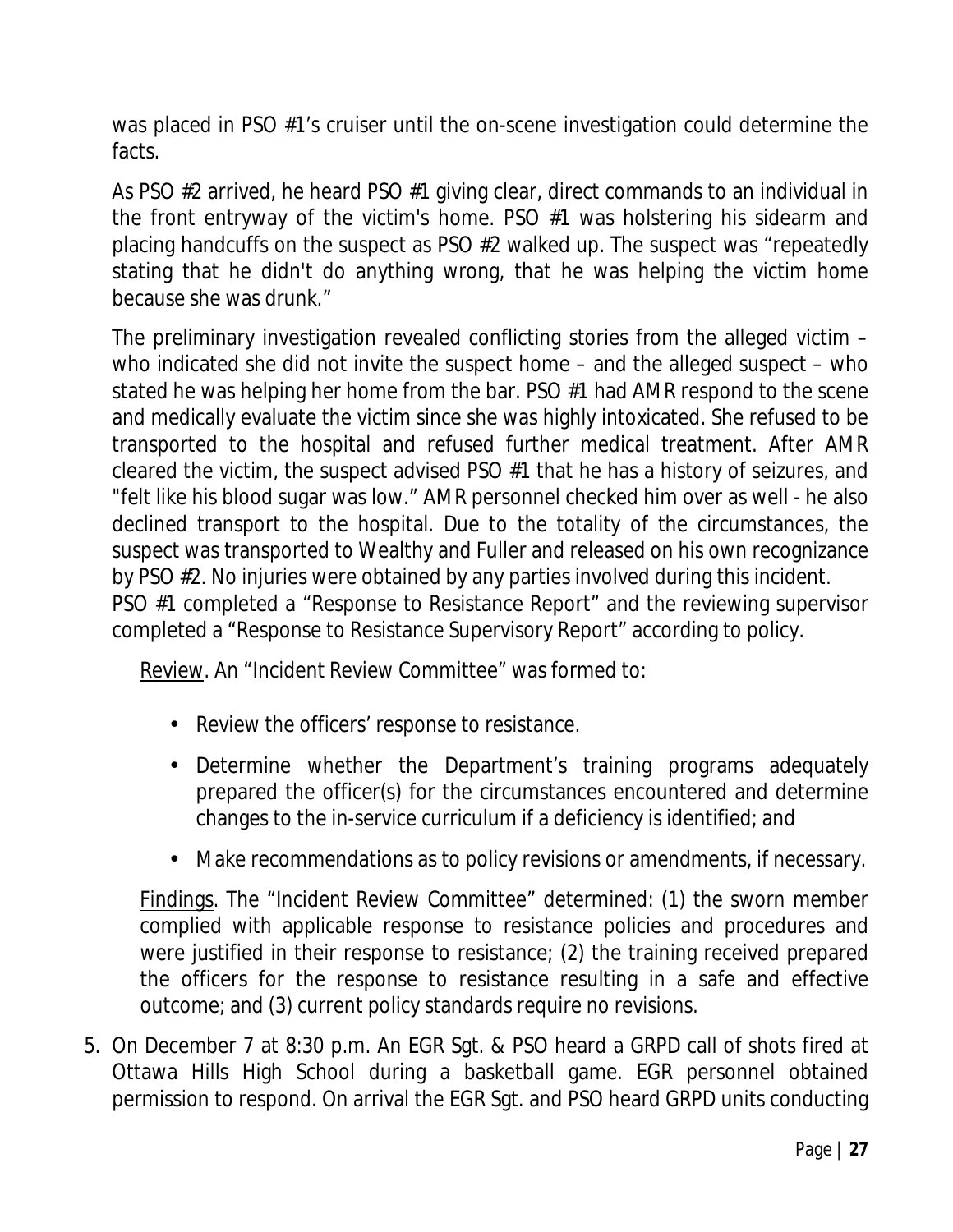a high-risk stop requesting officers to block W/B traffic on Burton. At this time, both EGR officers deployed patrol rifles from their cruisers and held a perimeter point at Burton and Rosewood. They blocked traffic during the stop while GRPD officers cleared the area and prepared to let students out after finding no victims on scene. EGR personnel assisted in releasing traffic from the area and coordinated with parents to locate their children. EGR personnel were cleared from the scene after all vehicle and foot traffic dissipated. During this incident, EGR personnel did not point the patrol rifles at any subject(s). They were only displayed. No injuries were obtained by any parties involved during this incident.

Each officer completed a "Response to Resistance Report" and the reviewing supervisor completed a "Response to Resistance Supervisory Report" according to policy.

Review. An "Incident Review Committee" was formed to:

- Review the officers' response to resistance.
- Determine whether the Department's training programs adequately prepared the officer(s) for the circumstances encountered and determine changes to the in-service curriculum if a deficiency is identified; and
- Make recommendations as to policy revisions or amendments, if necessary.

Findings. The "Incident Review Committee" determined: (1) both sworn members complied with applicable response to resistance policies and procedures and were justified in their response to resistance; (2) the training received prepared the officers for the response to resistance resulting in a safe and effective outcome; and (3) current policy standards require no revisions.

#### SUMMARY & ANALYSIS OF RESPONSE TO RESISTANCE INCIDENTS

East Grand Rapids Department of Public Safety personnel responded to 3,339 calls for service, arrested 110 individuals for Part I, II, and III Crimes, and made 219 confirmed citizen contacts in 2021. In four of the incidents there were no injuries to citizens, residents, non-residents, other community members or officers because of the use of force by a member of the East Grand Rapids Department of Public Safety. In incident #1, the officer got some blood on his hands from the suspect after an old wound opened after he was tackled. The race and gender of individuals in response to resistance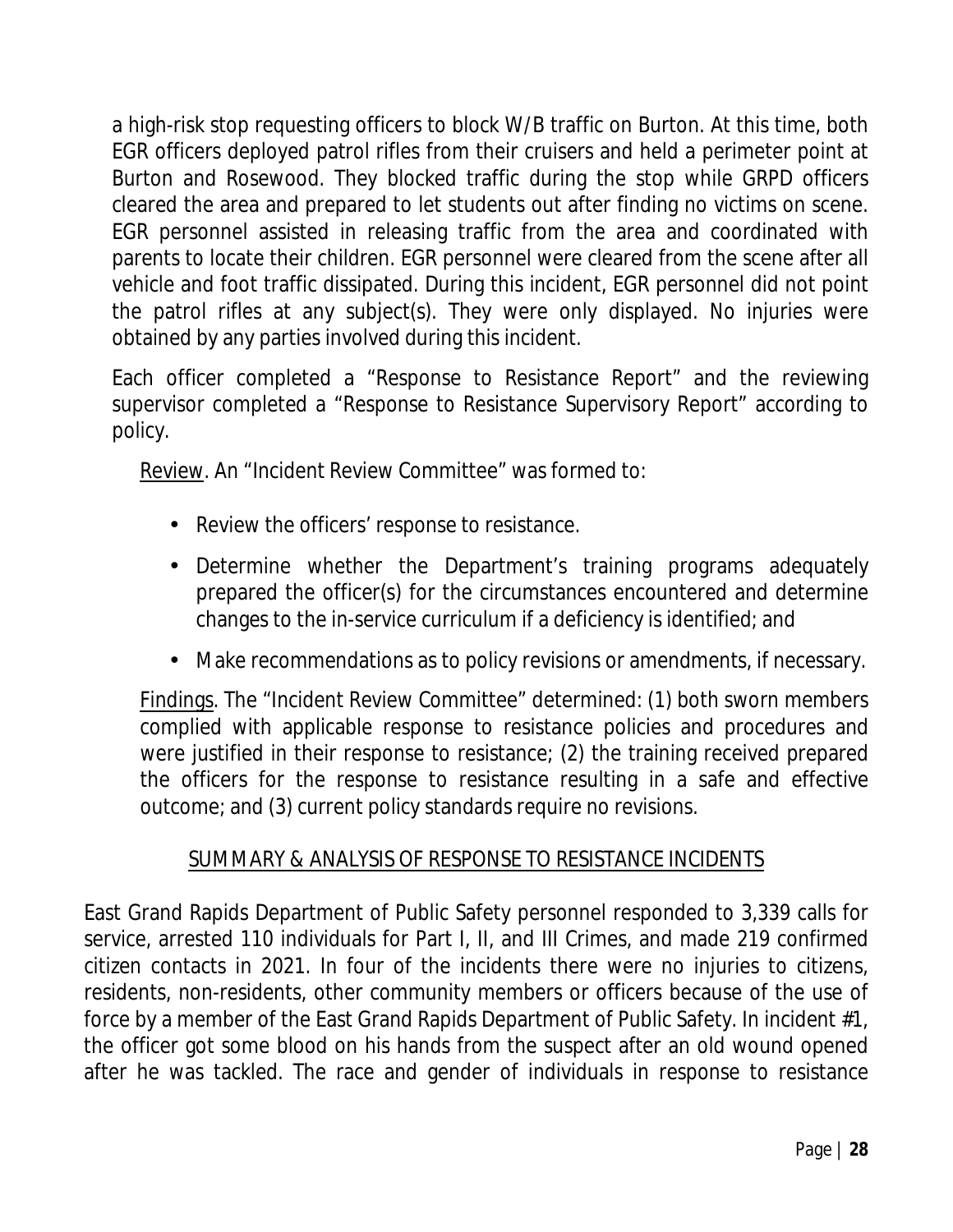incidents were 2 B/Ms, 2 W/Ms, and 1 unknown person. Force or display of force was used only five times.

- During 3,339 calls for service, 5 **(0.15%)** resulted in use of force. In other words, force was not used in **99.85%** of calls for service; and
- In 110 Part I, II, and III arrest incidents, 5 **(4.45%)** resulted in use of force. Put another way, force was not used in **96.55%** of arrest situations.

East Grand Rapids sworn members rarely use force. In most incidents – including arrests – both the officer and citizen/victim/suspect are respectful and courteous to one another, and the events are peacefully resolved.

For 2021, these incidents were categorized as:

- *Weapons drawn or displayed in East Grand Rapids – 1*.
- *Weapons displayed while backing up an agency outside of our city – 2.*
- *Hands-on in East Grand Rapids – 1; and*
- *Hands-on while backing up an agency outside of our city 1*.

The review included an analysis of the officers involved in response to resistance situations. There are no patterns of any specific officer being involved in an alarming number of incidents. *All force used was determined to be within policy*.

There are no patterns or predictive trends indicating program ineffectiveness or need to upgrade/modify equipment, training, and/or policy.

Additionally, there were no race, national origin, ethnicity, gender, gender identity, sexual orientation, religion, disability, age, or cultural group-based response to resistance (use of force) complaints during the year. There are no patterns or trends of serious misconduct, inappropriate actions, criminal behavior, or use of force abuse by any member or shift of the Department.

#### Recommendations for improvement

In incident  $#1$ , the officers cleared the scene at 2:35 a.m. but did not notify the on-duty supervisor until 6:00 a.m. The officers were both new employees, each with less than one year of experience. The officers believed that tackling the suspect was not enough of a response to resistance to notify a supervisor. The sergeant then coached each officer when to contact a supervisor when force is used per departmental policy.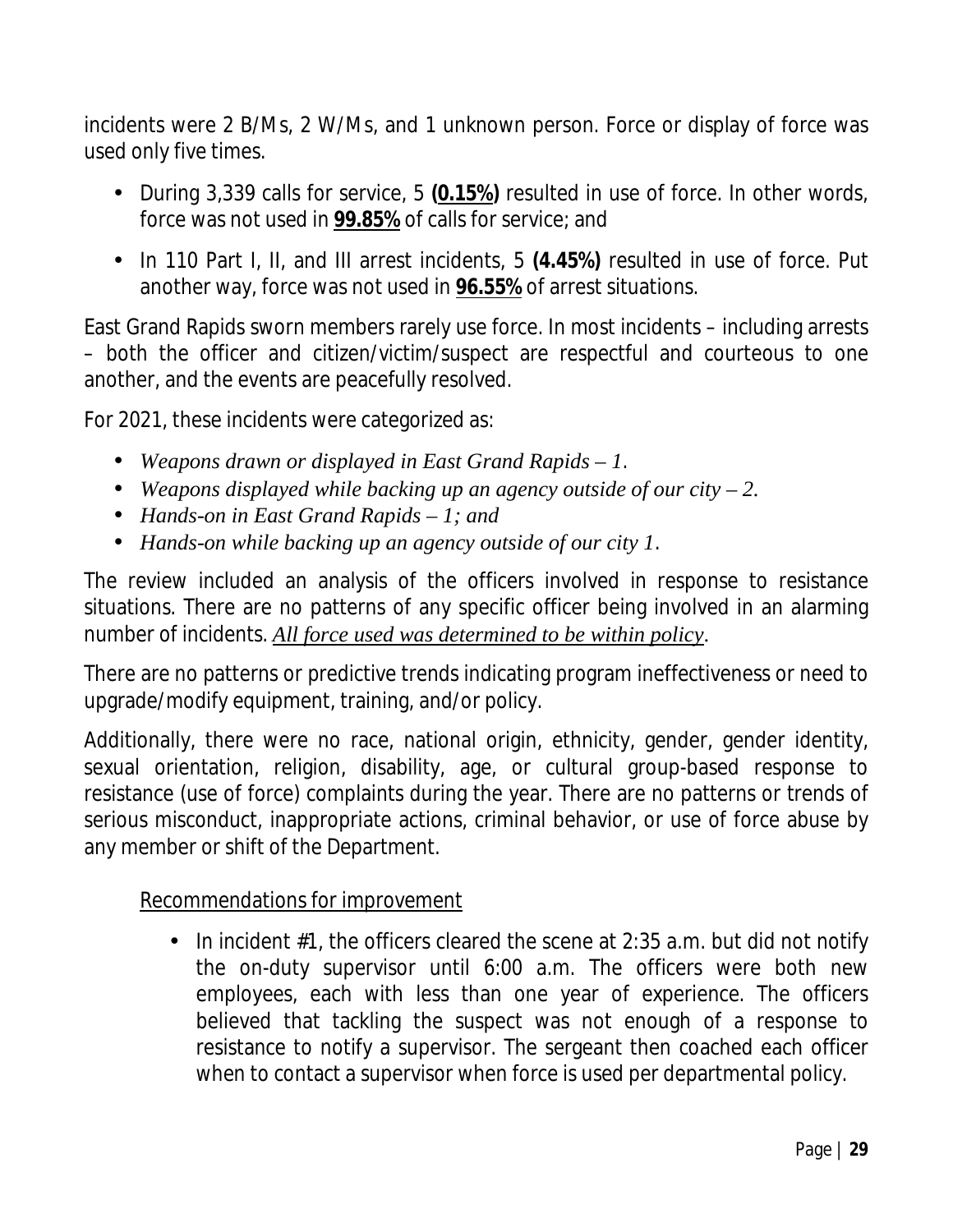## **VEHICLE PURSUITS**

In 2021, two vehicle pursuits occurred involving the same sworn member of the Department.

1. On May 6, 2021, at approximately 12:00 a.m., a PSO attempted to stop a vehicle believed to have been involved in an armed robbery.

While patrolling the PSO heard GRPD calling out a pursuit of a stolen white Jeep Compass, the occupants were believed to have been involved in an armed robbery of two cell phone stores earlier in the evening. GRPD terminated their pursuit at Brighton and Boston; the suspect vehicle was last seen southbound on Breton from Boston and was accompanied by a second vehicle of an unknown description.

The PSO was patrolling the area shortly after GRPD terminated their pursuit. Driving eastbound on Englewood approaching Breton, the PSO observed a white Jeep followed closely by a silver SUV pass the Englewood intersection at a high rate of speed, heading northbound on Breton. The officer turned on the vehicles and accelerated to close but could not get close enough to determine the license plate information on the Jeep but could see the second (following) vehicle was a silver mid-sized SUV with no plate and tinted out back windows. The officer closed on the vehicles near Breton and Hall and activated the cruiser's overhead lights at Breton and Burchard. Both vehicles immediately increased their speeds and turned westbound onto Lake Drive as the signal changed, passing stopped vehicles in the turn lane to complete the turn. The officer then activated the siren shortly before reaching the Breton and Lake Drive intersection, and continued to follow the vehicles, attempting a stop, and notifying Dispatch. Neither vehicle showed any indication of stopping; both vehicles increased speeds up to 75 mph, and upon reaching Wealthy Elementary School, both vehicles turned off their headlights. The suspect vehicles passed other cars on two occasions along Lake Drive, and both ran the red flashing signal at Lake Drive and Plymouth, continuing westbound on Lake Drive towards the City limits.

The officer initially called out the pursuit at Lake Drive and Ross Ct. and terminated the pursuit at Lake Drive and Rosewood. The officer immediately advised Dispatch of the termination and shut down both the cruiser's siren and overhead lights. Dispatch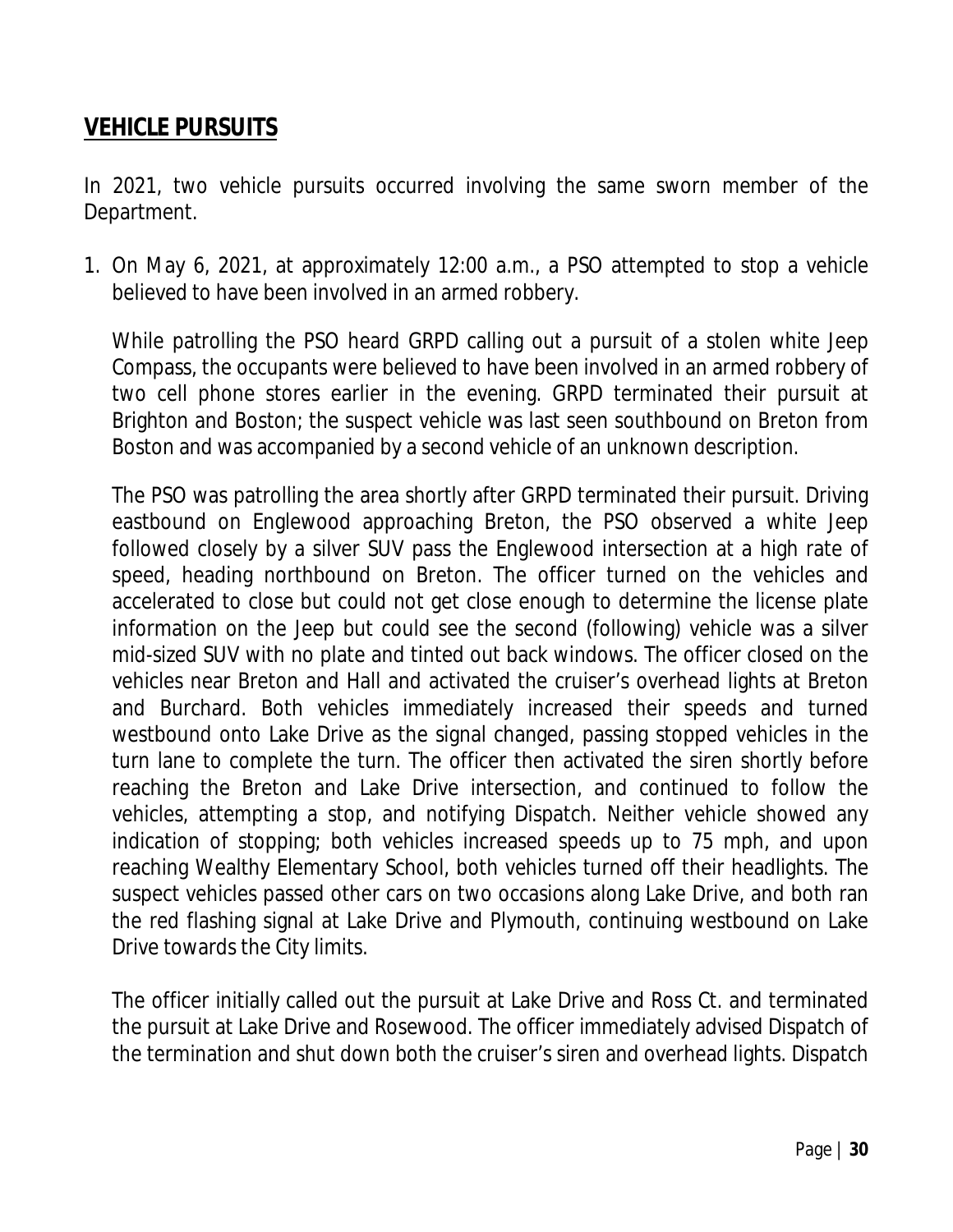was updated with the suspect vehicles' continued direction of travel. Per policy, the PSO completed a "Pursuit Report."

Review. Per policy, the reviewing supervisor completed the "Supervisor Report" portion of the "Pursuit Report" and determined the officer complied with Manual of Policy & Procedure (MOPP) Section 8-19 G.2.a) which states:

*"When the officer knows or has reasonable grounds to believe the person being pursued has committed or attempted to commit a serious felony. For purposes of this procedure, a serious felony is one that involves an actual or threatened attack upon another human being which the officer has reasonable cause to believe could result in death or serious bodily injury."*

The captain reviewed the incident report, in-car video, pursuit report, sergeant's review, and submitted his written findings to the Director to.

- Review the officer's pursuit decision.
- Determine whether the Department's training programs adequately prepared the officer for the circumstances encountered and determine changes to the in-service curriculum if a deficiency is identified; and
- Make recommendations as to policy revisions or amendments, if necessary. à.

Findings. The pursuit review determined: (1) the PSO complied with applicable vehicle operation policies and procedures and was justified in pursuing. The officer had a reasonable belief that the suspect vehicles participated in an armed robbery (serious felony) earlier in the day based on the vehicle descriptions received. The pursuit was terminated due to unsafe suspect vehicle(s) driving behavior and leaving East Grand Rapids; (2) the training received prepared the officer for emergency driving leading to a safe outcome; and (3) that current policy standards **required** revisions. (It is important to note that the officer could have decided not to pursue which would still have followed existing Department policy.) As a result, a three-pronged test was instituted requiring that all test factors must reasonably be present before an officer is permitted to engage in a pursuit. Manual of Policy & Procedure (Operation of Motor Vehicles/Pursuits) Section G.1. & 2. now states: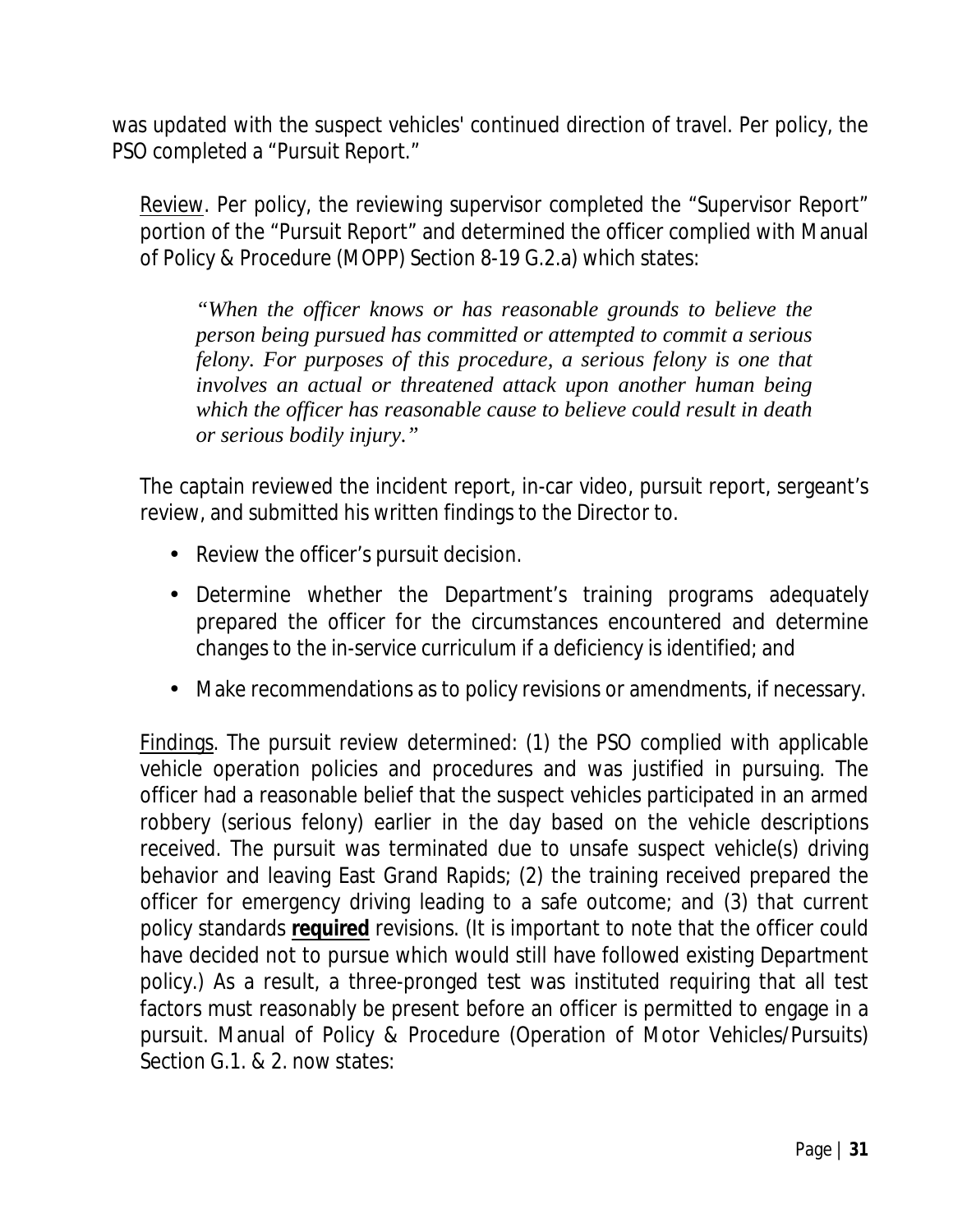*"…Pursuits. The Department's mission and fundamental duty of all employees is to protect life and property and engage in all activities, including pursuit and emergency response, with this obligation in mind. Sworn members may pursue when ALL three of the following factors can be reasonably articulated:*

- *a) When the officer knows or has reasonable grounds to believe the person being pursued has committed or attempted to commit a serious felony. For purposes of this procedure, a serious felony is one that involves an actual or threatened attack upon another human being which the officer has reasonable cause to believe could result in death or serious bodily injury.*
- *b) Is the need to immediately apprehend the suspect more important than the risk created by the pursuit?*
- *c) Do the dangers created by the pursuit exceed the danger posed by allowing the perpetrator to escape?"*

Once the procedure was revised, it was distributed to all members of the Department who electronically indicated they reviewed the policy and electronically signed the policy.

2. On August 17, at 11:00 p.m., a sworn member engaged in a motor vehicle pursuit with two vehicles.

While patrolling southbound on Lake Grove near Maplewood, the office observed two vehicles, a silver SUV, and a black 4-door sedan, traveling eastbound on Richards, turn south onto Lake Grove. The second vehicle was operating with no head or taillights. The officer attempted to gain on the vehicles, to stop the black 4 door, and was unable to close as both vehicles were traveling at a high rate of speed. The officer activated his overheads on Lake Grove at Albert, and both vehicles immediately disregarded the 4-way stop at Lake Grove & Boston, and turned west on Boston, increasing their speeds dramatically. He continued to follow both vehicles, activating his siren after turning onto Boston - both vehicles disregarded the stop light at Boston & Breton, continuing westbound at speeds more than 70 mph. Due to the high speeds, disregard for traffic signaling devices, distance between the pursuing and pursued vehicles, and both pursued vehicles leaving EGR's jurisdiction,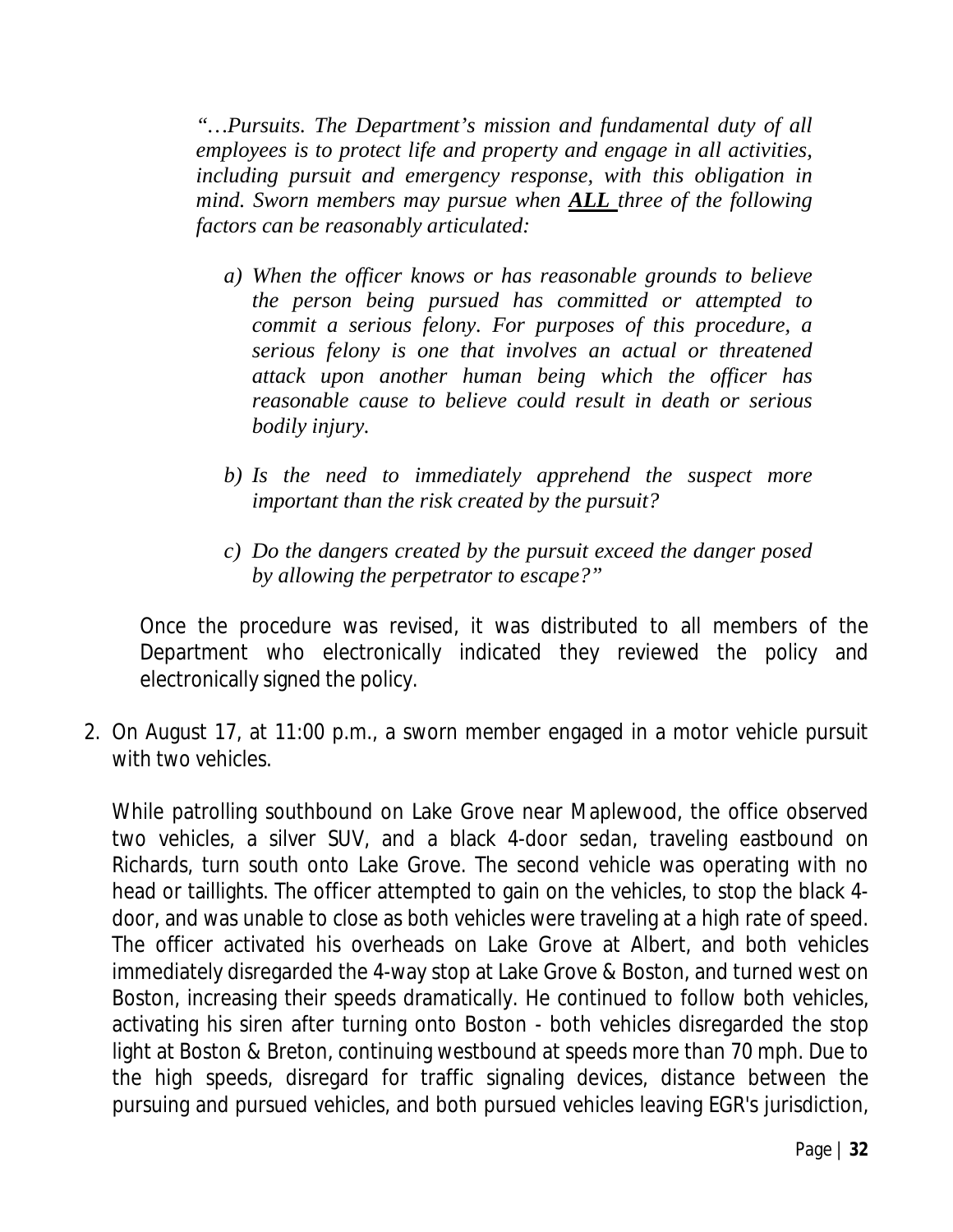the officer terminated the pursuit. Dispatch was then notified of the situation and instructed to broadcast the information to GRPD units.

Review. Per policy, the officer completed the "Pursuit Report," and the reviewing supervisor completed the "Supervisor Report" and determined the officer complied policy indicating "…the actions were reasonable and prudent. It could be argued that the [officer] could have shut down the lights and siren slightly earlier."

Investigative findings. The disposition finding for this incident was SUSTAINED. The investigation disclosed sufficient evidence to prove the alleged conduct and the conduct was improper. A review of the incident indicated the member's actions violated Manual of Policy & Procedure (MOPP) Section (s):

8-19 G.1. which states:

*"… Sworn members may pursue when all three of the following factors can reasonably be articulated:*

- *a) When the officer knows or has reasonable grounds to believe the person being pursued has committed or attempted to commit a serious felony. For purposes of this procedure, a serious felony is one that involves an actual or threatened attack upon another human being which the officer has reasonable cause to believe could result in death or serious bodily injury.*
- *b) Is the need to immediately apprehend the suspect more important than the risk created by the pursuit?*
- *c) Do the dangers created by the pursuit exceed the danger posed by allowing the perpetrator to escape?"*
- 8-19 G.2. which states:
	- *"… Sworn members shall NOT pursue:*
	- *a) When the sole basis is a civil infraction or misdemeanor traffic violation unless extenuating circumstances exist which create a significant threat to public safety which can be articulated by the officer.*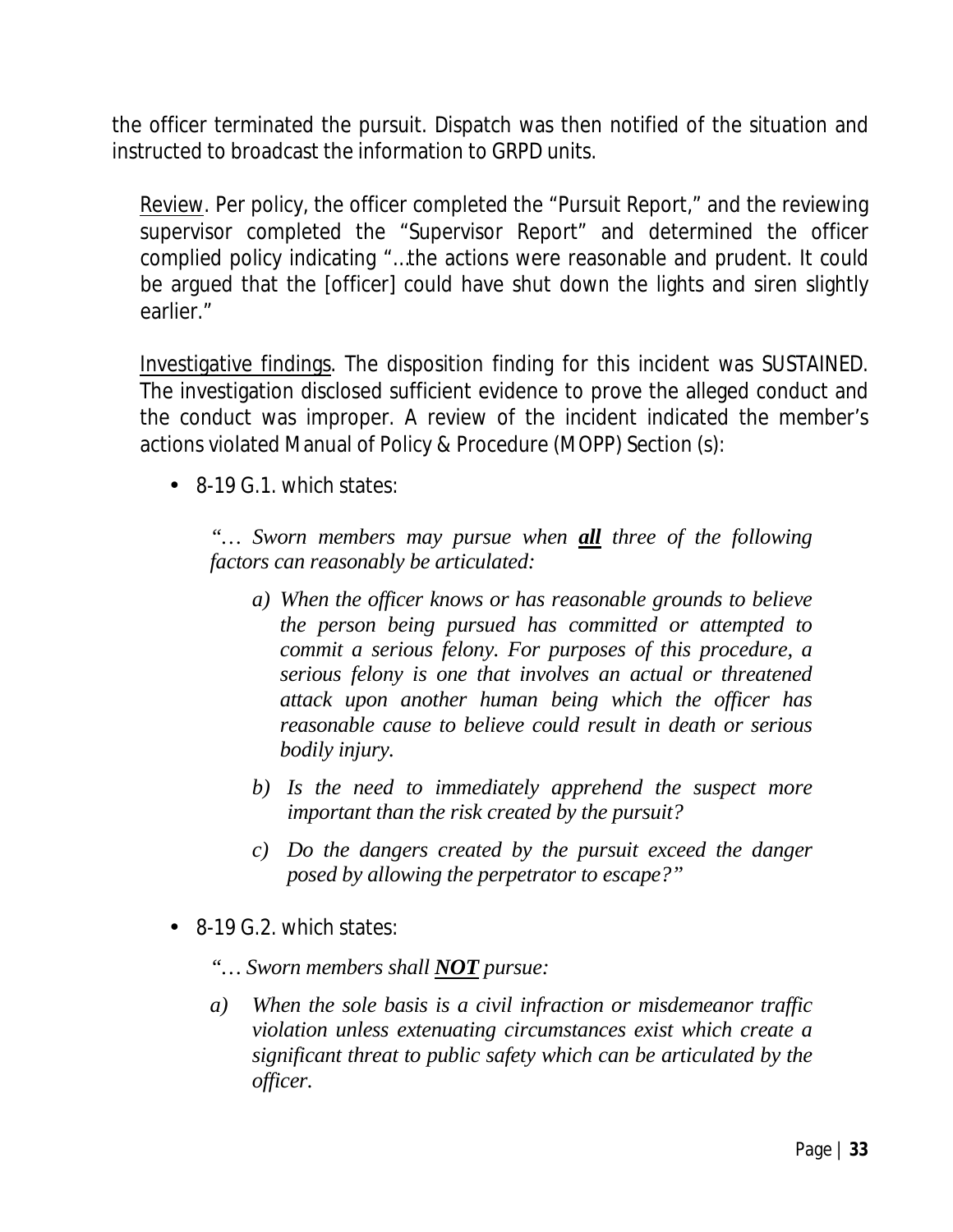- *b) For the felony of fleeing and eluding unless extenuating circumstances create a significant threat to public safety. Officers must be able to articulate the reason for any pursuit initiated under these circumstances."*
- 8-19 H.1.a) which states:

*"…Any sworn member initiating a pursuit shall [i]mmediately notify dispatch by radio and relay the following information:*

- *1) Location and direction of travel.*
- *2) Reason for pursuit.*
- *3) Suspect vehicle and occupant description; and*
- *4) Speeds involved, flow of traffic, and road conditions (if appropriate)."*

Corrective action. The officer was issued an 8-HOUR SUSPENSION held in abeyance for 6-months from August 17, 2021, to February 17, 2022. Key points discussed with the officer were:

- Missing several clear opportunities to comply by terminating the pursuit.
- Failing to call out attempted stops of the vehicles prior to abandoning the pursuit.
- Reaching speeds above 70-mph during the attempt to stop the vehicles while having no information to believe the vehicles and/or occupants participated in a serious, violent felony.

#### SUMMARY & ANALYSIS OF VEHICLE PURSUITS

The Department has had a no pursuit policy, unless exceptional circumstances exist, since the late 1990s. Officers routinely disengage from following non-stopping traffic violators before the situation becomes a pursuit. For 2021, the same officer initiated two pursuits. There are no patterns or predictive trends indicating program ineffectiveness or need to upgrade/modify equipment, or training. However, after the first incident, the Department did modify the "Operation of Motor Vehicles/Pursuits" procedure by requiring officers to meet the "Three-Pronged Test" criteria before engaging in a pursuit. There are no patterns of individuals or shifts engaging in unwarranted pursuits.